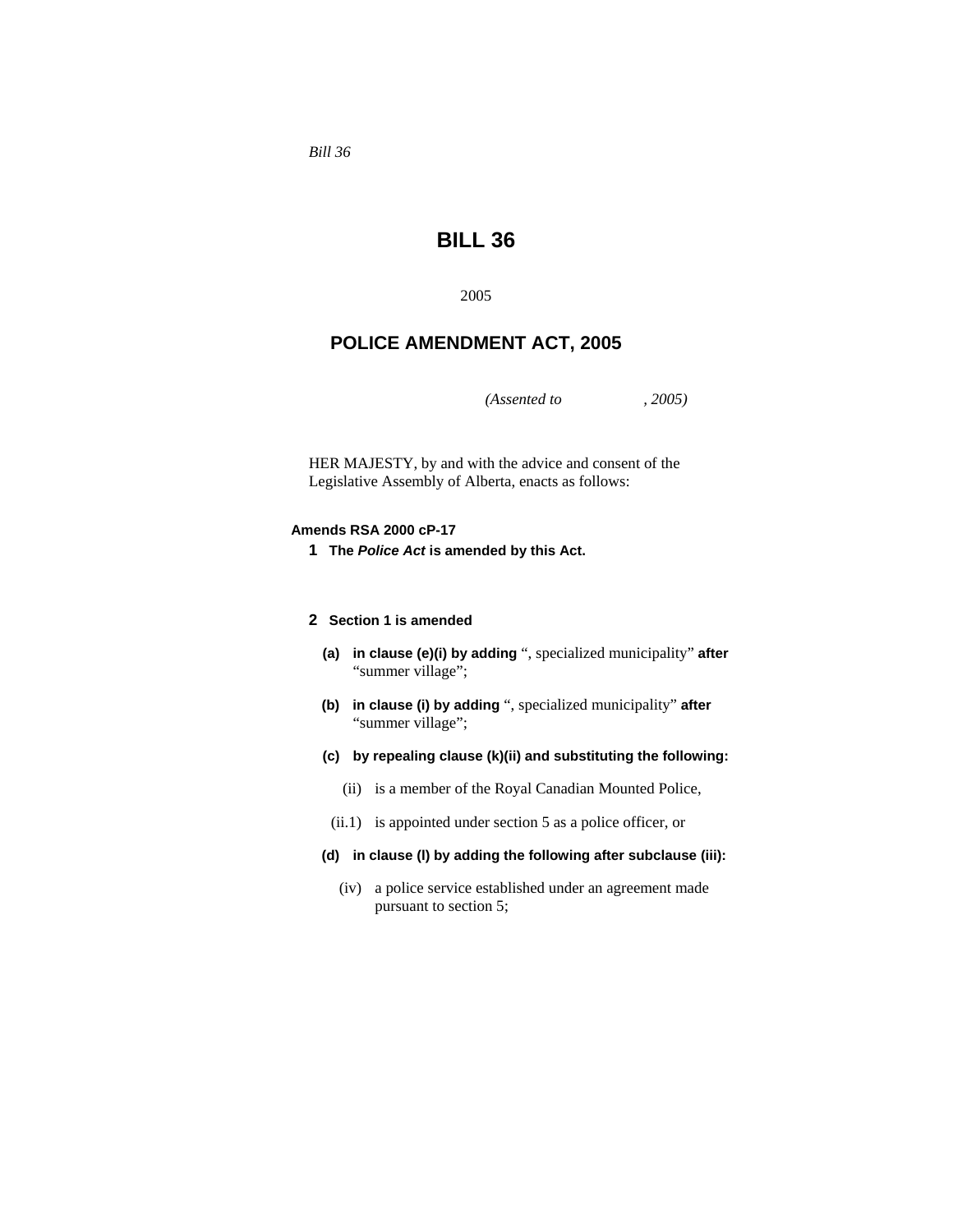**3 Section 2(2) is amended by striking out** "and the enforcement of those laws that the Government of Alberta is required to enforce".

**4 Section 3 is amended by striking out** "an adequate and effective level of" **and substituting** "adequate and effective".

## **5 The following is added after section 3:**

## **Minister's responsibility for policing standards**

**3.1** The Minister may, subject to the regulations,

- (a) establish standards for policing, and
- (b) ensure that standards are met.

## **6 Section 4 is amended**

- **(a) in subsection (1)(a) by adding** "and, subject to subsection (6), a specialized municipality" **after** "and Metis settlement";
- **(b) in subsection (1)(b) by striking out** "2500" **and substituting** "5000";
- **(c) by repealing subsection (4);**
- **(d) in subsection (5) by striking out** "not less than 5000" **and substituting** "greater than 5000";

## **(e) by adding the following after subsection (5):**

**(6)** A specialized municipality is responsible for the policing of an urban service area with a population greater than 5000 within that specialized municipality in accordance with subsection (5).

## **7 Section 5 is amended**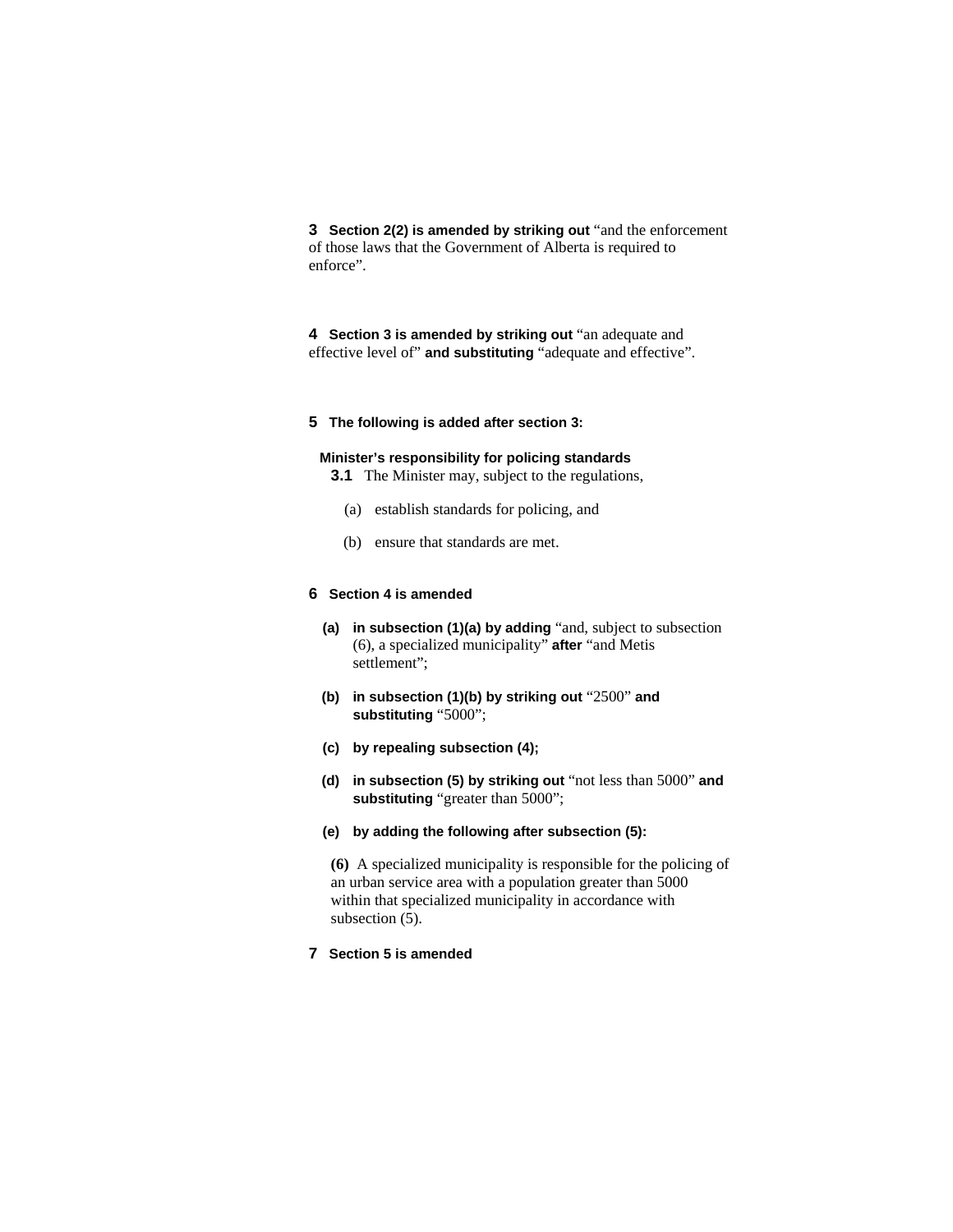- **(a) in subsection (1)(b) by adding** ", including appointing police officers" **after** "under clause (a)";
- **(b) by repealing subsections (2) and (3)**;
- **(c) in subsections (4) and (5) by striking out** "4999" **wherever it occurs and substituting** "5000".

## **8 Section 8 is amended**

- **(a) in subsection (1) by striking out** "may" **and substituting**  "shall";
- **(b) in subsection (2)**
	- **(i) by adding the following after clause (a):**
	- (a.1) monitoring the handling by chiefs of police and commissions of public complaints;
	- **(ii) in clause (b) by adding** "and restorative justice" **after**  "prevention";
	- **(iii) by repealing clause (c) and substituting the following:**
		- (c) developing and promoting programs to enhance professional practices, standards and training for police services, commissions and policing committees;

## **9 Section 17(1) is amended by adding the following after clause (a):**

 (a.1) shall conduct reviews of decisions of a commission referred to the Board under section 43(12)(b)(i);

## **10 Section 20 is amended by adding the following after subsection (1):**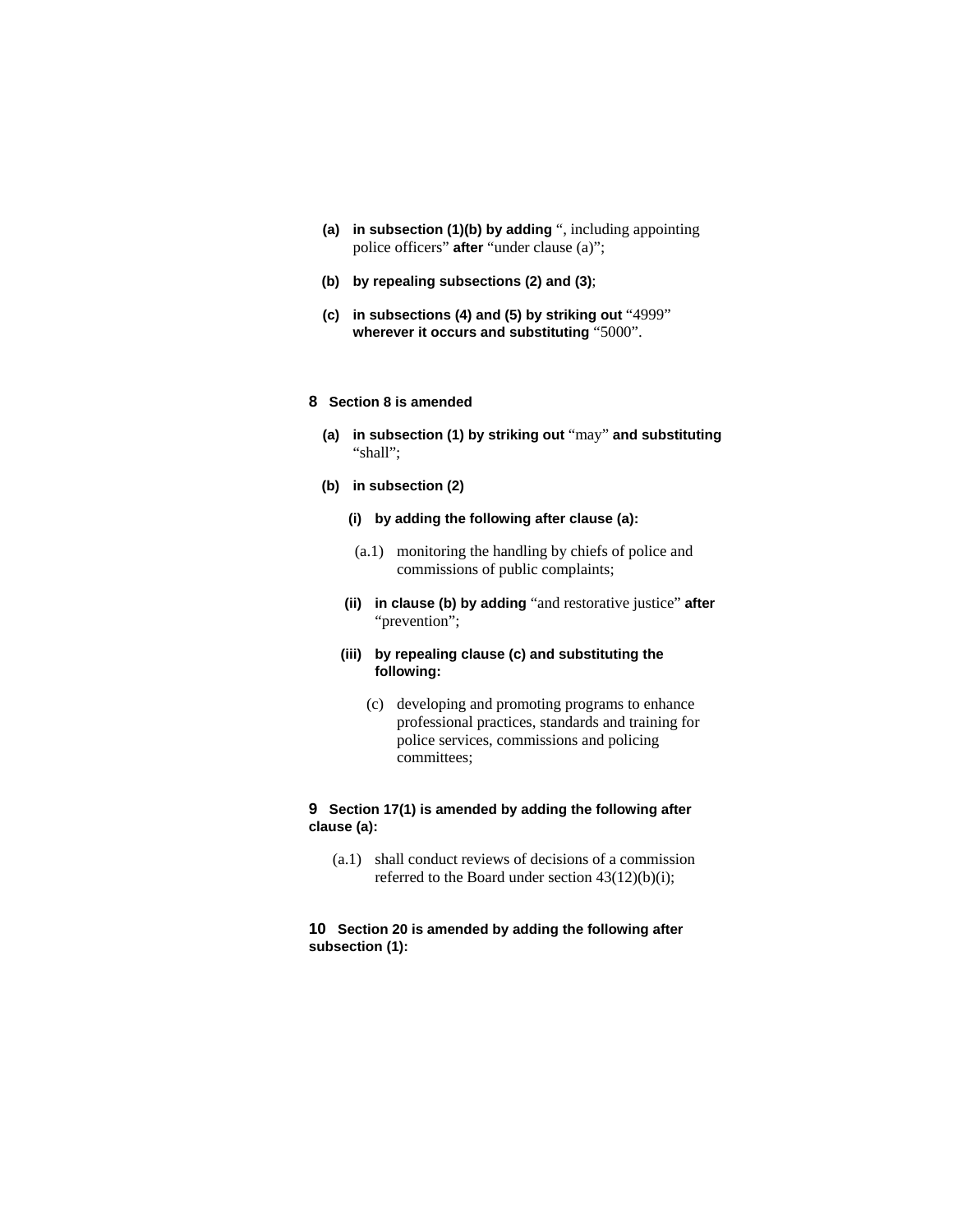**(1.1)** On an application for review under section  $43(12)(b)(i)$  of a decision of a commission, the Board shall without a hearing review the record of the proceedings under section 43(8), (9) or (10) and the reasons for the commission's decision and may

- (a) affirm the decision of the commission, or
- (b) refer the complaint back to the commission or the chief with directions that the complaint be dealt with in accordance with Part 5.

## **11 Section 22 is amended**

- **(a) in subsection (1) by striking out** "4(2) or (4)" **and substituting** "4(2)";
- **(b) in subsection (2) by striking out** "4999" **and substituting**  "5000";
- **(c) in subsection (4)**
	- **(i) by striking out** "with a population not greater than 2500";
	- (ii) by adding  $(2)$  or  $(3)$ ," after  $(3)$  subsection  $(1)$ ,";
- **(d) by repealing subsection (5).**

#### **12 Section 23 is repealed and the following is substituted:**

## **Policing committees**

**23(1)** In this section, "officer in charge" means the officer in charge of the unit of the police service that is providing policing services to a municipality under section 22.

**(2)** A council that has entered into an agreement under section 22 may establish a policing committee.

**(3)** A council that establishes a policing committee shall, subject to the regulations,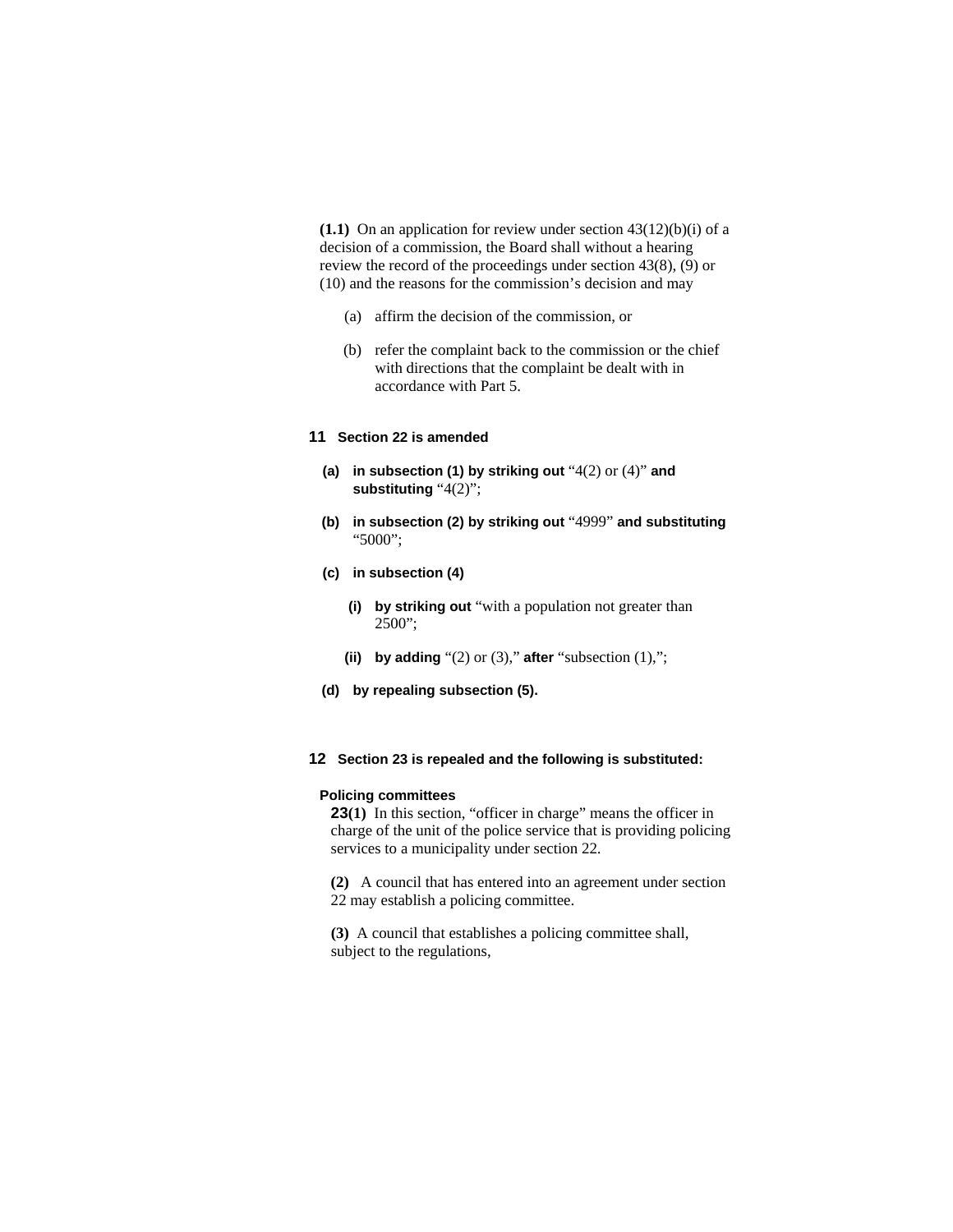- (a) prescribe the rules governing the operation of the policing committee, and
- (b) appoint the members of the policing committee.

**(4)** A policing committee shall consist of not fewer than 3 nor more than 12 members.

**(5)** If

- (a) 4 or fewer members are appointed under subsection (3), one of them may be a member of the council or an employee of the municipality, or
- (b) 5 or more members are appointed under subsection (3), 2 of them may be members of the council or employees of the municipality.

**(6)** The council may provide for the payment of reasonable remuneration or of a gratuity or allowance to members of the policing committee.

**(7)** The term of office of a person appointed to a policing committee is

- (a) 3 years, or
- (b) a term of less than 3 years, but not less than 2 years, as may be fixed by bylaw.

**(8)** Notwithstanding subsection (7), a majority of the members appointed to a newly established policing committee shall be appointed for 3 years, and the remaining members shall be appointed for 2 years.

**(9)** The members of a policing committee shall, at the first meeting of the policing committee in each year, elect from among their members a chair and one or more vice-chairs.

**(10)** A member who is a member of the council or an employee of the municipality is not eligible to be elected as chair or vice-chair of the committee.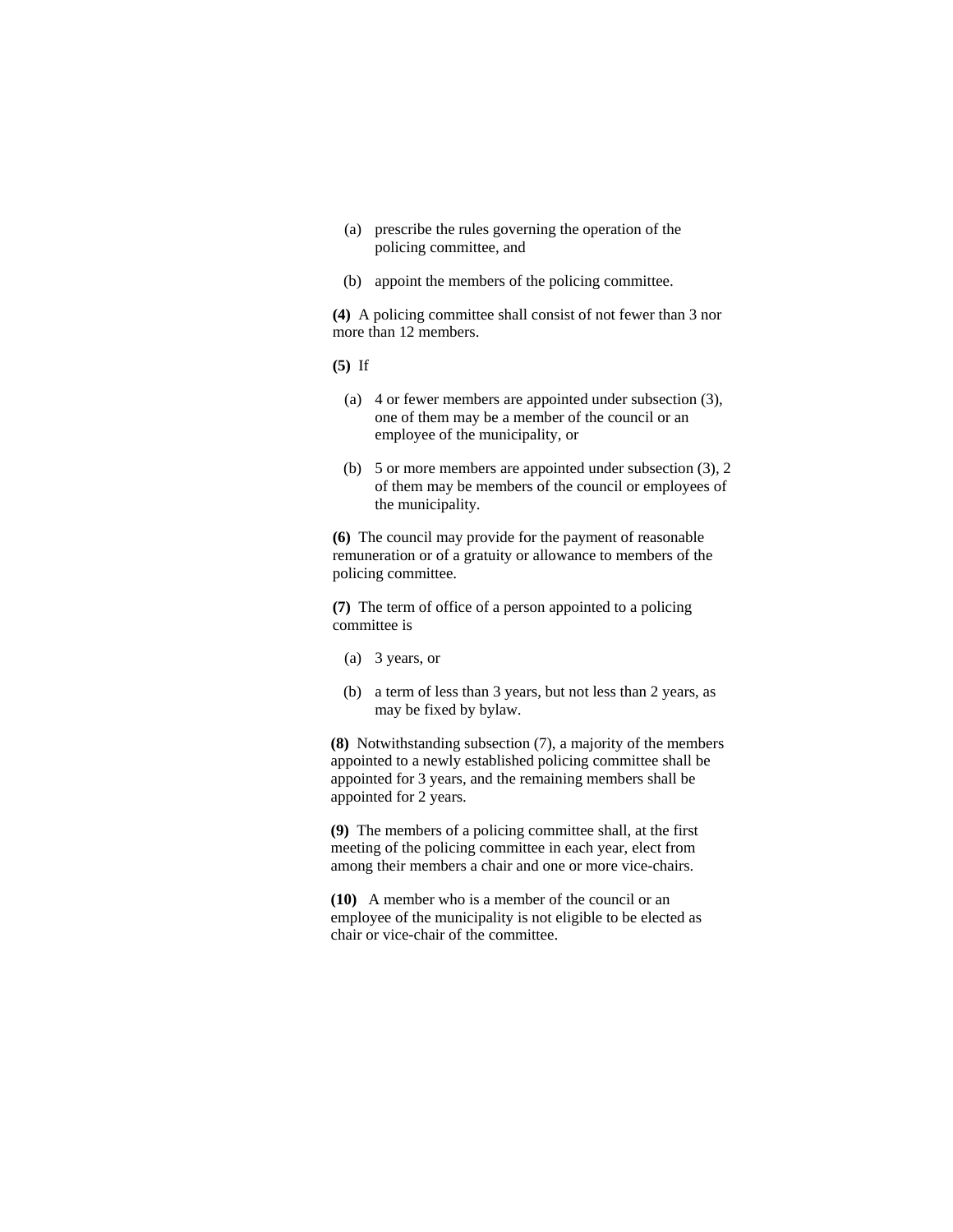**(11)** A member of a policing committee is eligible for reappointment if the reappointment does not result in more than 6 consecutive years of service by that member.

**(12)** If a person who is a member of a council is a member of the policing committee, that person's appointment to the policing committee terminates on that person's ceasing to be a member of the council.

**(13)** The appointment of a member to the policing committee may not be revoked by the council except for cause.

**(14)** A policing committee shall, with respect to the municipality for which it is established,

- (a) oversee the administration of the agreement made under section 22,
- (b) assist in selecting the officer in charge,
- (c) represent the interests of the council to the officer in charge,
- (d) in consultation with the officer in charge, develop a yearly plan of priorities and strategies for municipal policing,
- (e) issue instructions to the officer in charge respecting the implementation and operation of the yearly plan,
- (f) represent the interests and concerns of the public to the officer in charge,
- (g) assist the officer in charge in resolving public complaints, and
- (h) appoint a Public Complaint Director.

**(15)** All persons appointed to a policing committee shall take the oath set out in Schedule 2.

**13 Section 27(1) is amended by striking out** ", (4)(d)"**.**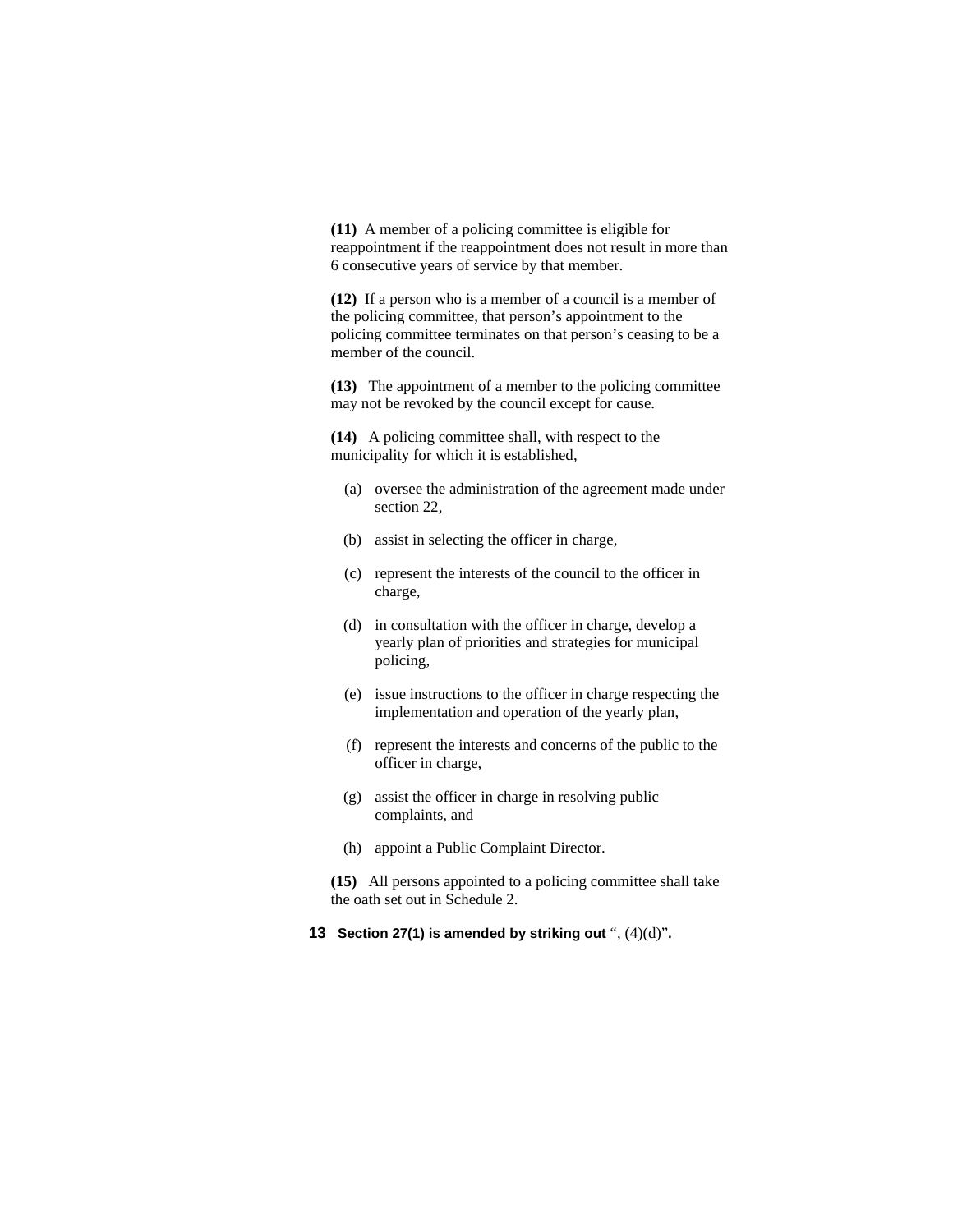## **14 Section 28 is repealed and the following is substituted:**

#### **Commissions**

**28(1)** A council, other than one that is party to an agreement entered into under section 22 or 24, that

- (a) has a municipal police service, or
- (b) has the approval of the Minister to establish a municipal police service,

shall establish a police commission.

**(2)** A council that has established a commission shall, subject to the regulations,

- (a) prescribe the rules governing the operations of the commission, and
- (b) appoint the members of the commission.

**(3)** A commission shall consist of not fewer than 3 nor more than 12 members.

**(4)** If

- (a) 4 or fewer members are appointed under subsection (2), one of them may be a member of the council or an employee of the municipality, or
- (b) 5 or more members are appointed under subsection (2), 2 of them may be members of the council or employees of the municipality.

**(5)** The council may provide for the payment of reasonable remuneration or of a gratuity or allowance to members of the commission.

**(6)** The term of office of a person appointed to a commission is

- (a) 3 years, or
- (b) a term of less than 3 years, but not less than 2 years, as may be fixed by bylaw.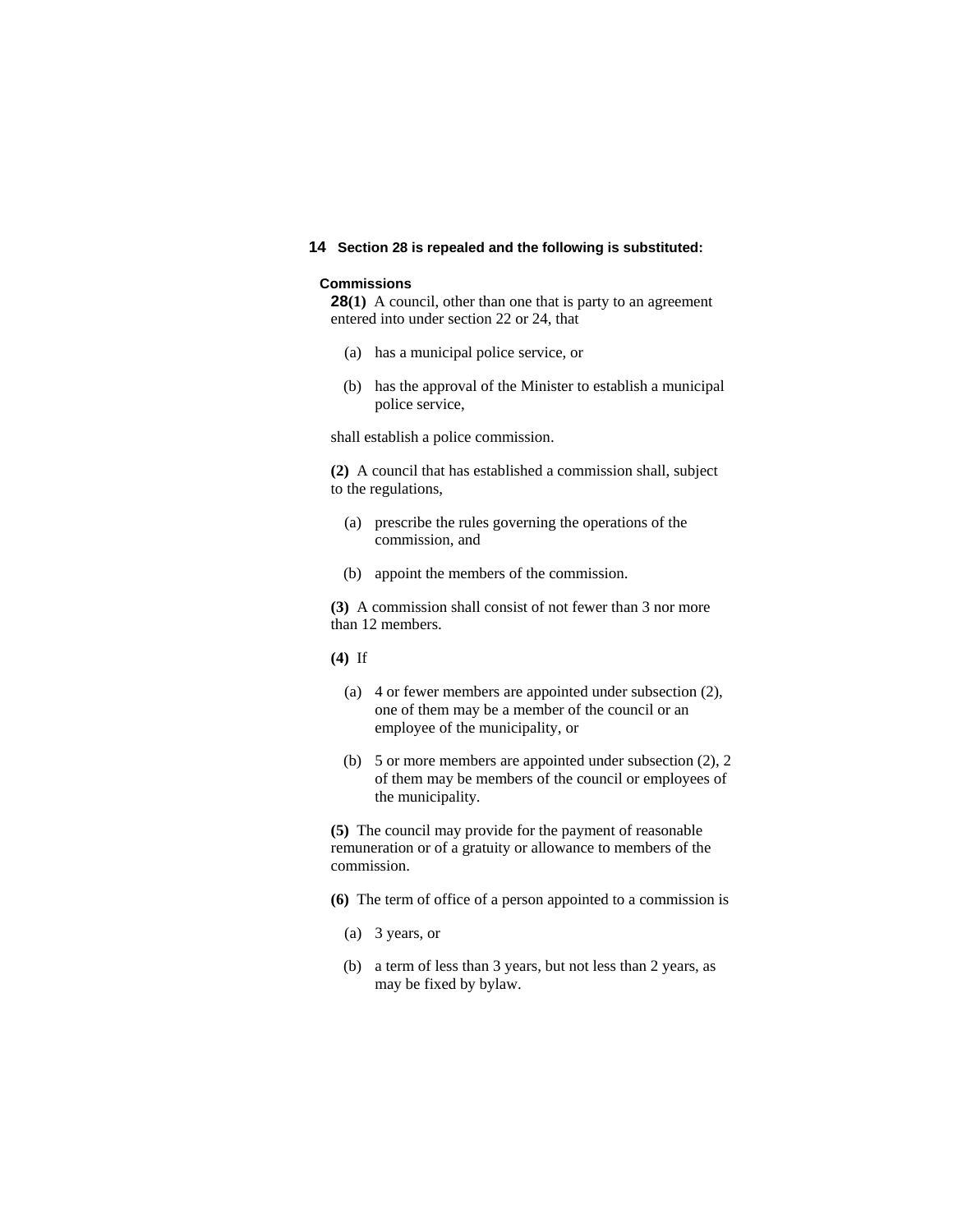**(7)** Notwithstanding subsection (6), a majority of the members appointed to a newly established commission shall be appointed for 3 years, and the remaining members shall be appointed for 2 years.

**(8)** A member of a commission is eligible for reappointment if the reappointment does not result in more than 6 consecutive years of service by that member.

**(9)** If a person who is a member of a council is a member of the commission, that person's appointment to the commission terminates on that person's ceasing to be a member of the council.

**(10)** The members of the commission shall, at the first meeting of the commission in each year, elect from among their members a chair and one or more vice-chairs.

**(11)** A member who is a member of the council or an employee of the municipality is not eligible to be elected as chair or vice-chair of the commission.

**(12)** The appointment of a member to a commission may not be revoked by the council except for cause.

**(13)** All persons appointed to a commission shall take the oath set out in Schedule 1.

## **15 The following is added after section 28:**

#### **Public Complaint Director**

**28.1(1)** Each commission and policing committee shall designate a person as a Public Complaint Director.

- **(2)** The Public Complaint Director may be
	- (a) a member of the commission or policing committee other than a member of the council,
	- (b) an employee of the commission or policing committee,
	- (c) an employee of the municipality, or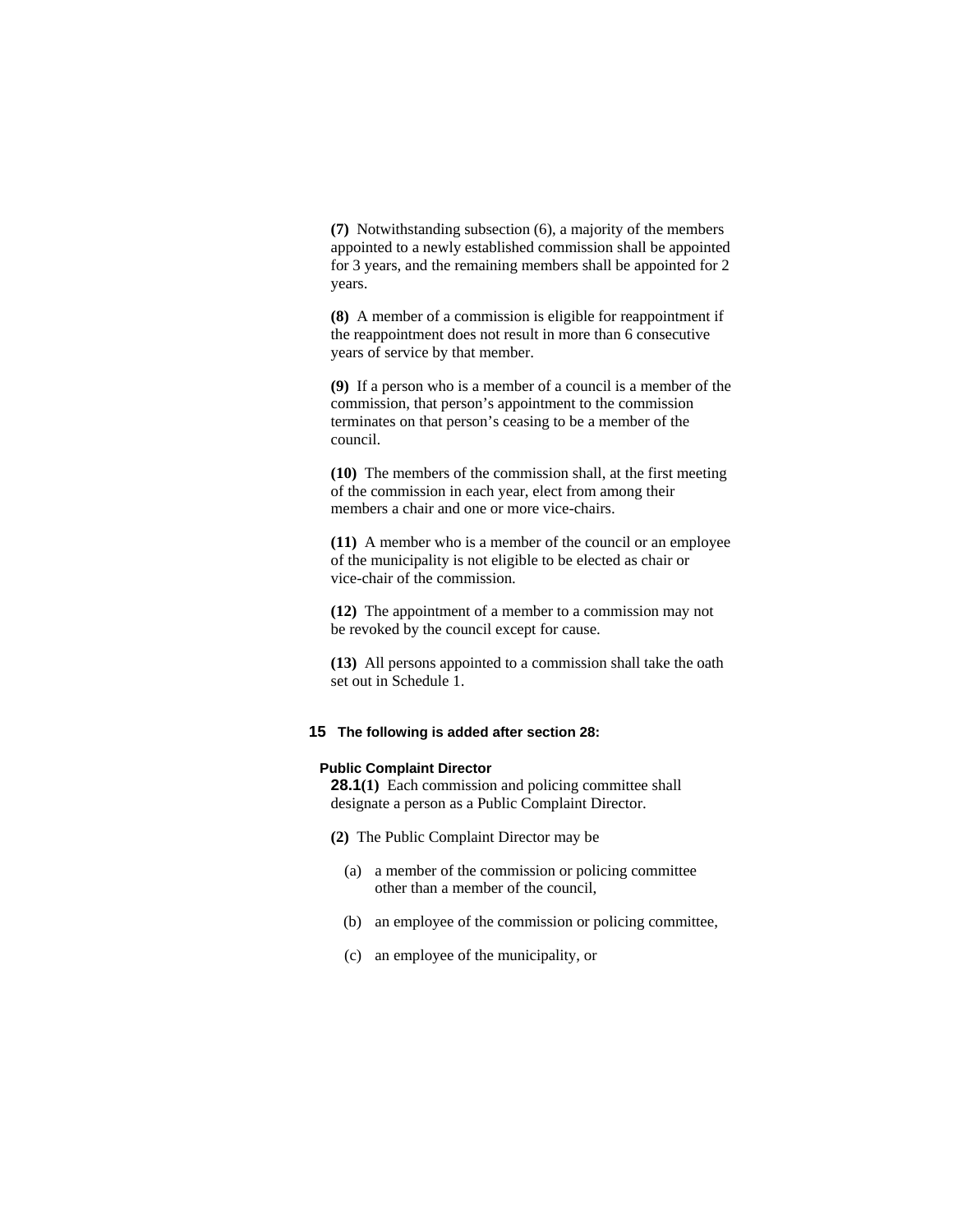- (d) another person, other than a member of the council, who in the opinion of the commission or policing committee is qualified to serve in that capacity.
- **(3)** The Public Complaint Director shall
	- (a) receive complaints against police officers from the public and refer them to the chief of police under section 43(1),
	- (b) provide liaison between the commission or policing committee and the chief, and
	- (c) perform the duties assigned by the commission or policing committee in regard to public complaints.

## **16 Section 36(1) is repealed and the following is substituted:**

#### **Appointments of chiefs of police and police officers**

**36(1)** The commission shall, for a police service,

- (a) appoint the chief of police, subject to subsection (1.1), and
- (b) appoint police officers.

**(1.1)** The initial appointment of any individual as chief of police must be ratified by council.

**17 Section 41(3)(e) is amended by adding** ", the progress of any investigation or informal resolution process regarding the complaint, the reasons for any delays" **after** "members".

#### **18 Section 43 is amended by adding the following after subsection (6):**

**(7)** If, at any time before or during an investigation into a complaint under subsection (1), it appears to the chief of police that the complaint is clearly frivolous, vexatious or made in bad faith, the chief may recommend in writing to the commission that the complaint be dismissed.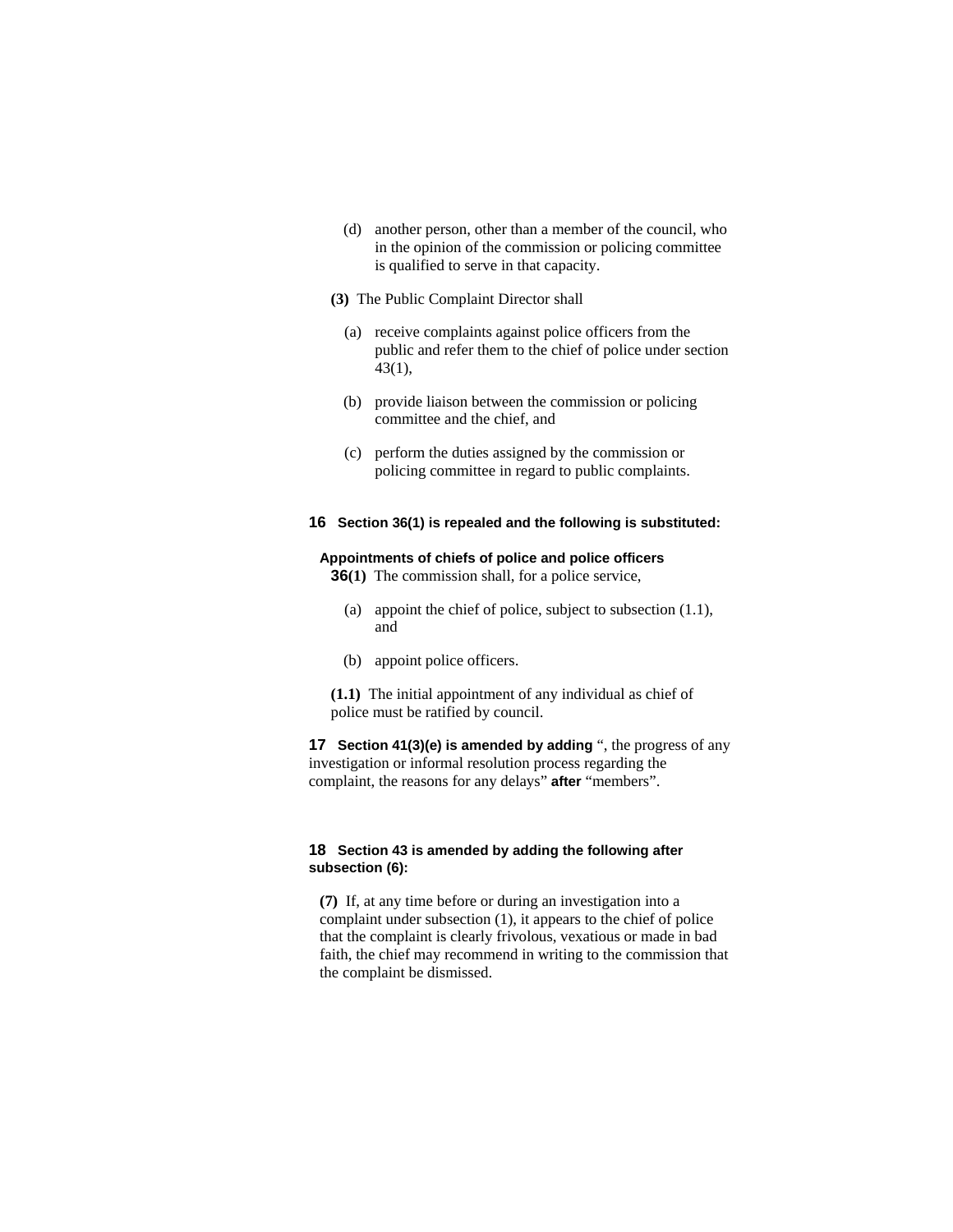**(8)** On consideration of the recommendation of the chief of police under subsection (7), and after reviewing the written complaint and making any inquiries the commission considers necessary, the commission may dismiss the complaint or direct the chief to deal with the complaint in accordance with this Part.

**(9)** If, at any time before or during an investigation into a complaint under subsection (2) or section 46(1), it appears to the commission that the complaint is clearly frivolous, vexatious or made in bad faith, the commission may dismiss the complaint.

**(10)** Where a complaint is referred to the commission under section 44(1) and it appears to the commission at any time that the complaint is clearly frivolous, vexatious or made in bad faith, the commission may dismiss the complaint.

**(11)** The chief of police, with respect to a complaint under subsection (1), or the commission, with respect to a complaint under subsection (2) or section 46(1), shall dismiss any complaint that is made more than one year after the events on which it is based occurred.

**(12)** If the commission decides under subsection (8), (9) or (10) to dismiss a complaint, the commission shall notify the

complainant and the police officer who is the subject of the complaint, if any, in writing of

- (a) the decision and the reasons for the decision, and
- (b) the right of the complainant, within 30 days of receiving the notice, to request
	- (i) the Board, with regard to a complaint or portion of a complaint as to the actions of a police officer or a chief of police, or
	- (ii) the commission, with regard to a complaint or portion of a complaint as to the policies of or services provided by a police service,

to review the decision.

**(13)** If the chief of police or the commission dismisses a complaint under subsection (11), the commission shall notify the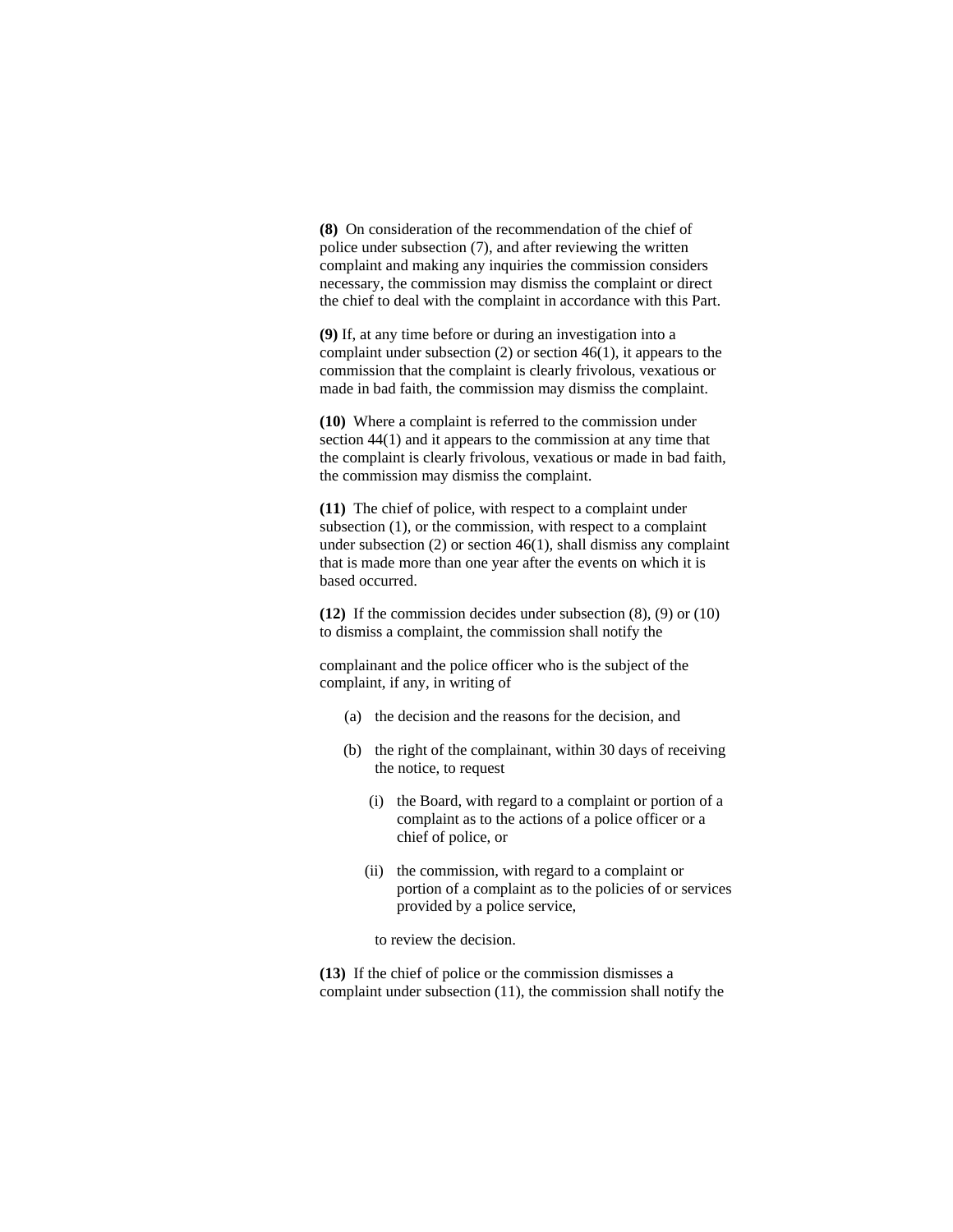complainant and the police officer who is the subject of the complaint, if any, of the decision in writing.

**(14)** A request by a complainant under subsection (12)(b) for review of a decision of the commission must be in writing and set out the complainant's reasons for requesting the review.

## **19 The following is added after section 43:**

### **Informal resolution of complaint**

**43.1(1)** At any time before or during an investigation into a complaint with respect to the actions of a police officer other than the chief of police, if the complainant and the police officer who is the subject of the complaint consent, the chief may attempt to resolve the complaint informally.

**(2)** At any time before or during an investigation into a complaint with respect to the actions of a chief of police, if the complainant and the chief consent, the chair of the commission may attempt to resolve the complaint informally.

## **20 Section 44 is amended by adding the following after subsection (10):**

**(11)** The chief of police, in the case of a complaint under this section, must advise the complainant in writing at least once every 45 days as to the status of the complaint.

**(12)** A copy of the document sent to the complainant under subsection (11) must be provided to the commission.

#### **21 Section 45 is amended**

#### **(a) by adding the following before subsection (1):**

#### **Complaints re police officers**

**45(0.1)** For the purposes of this section and sections 46 and 46.1, "police service" includes the Royal Canadian Mounted Police and a regional, provincial or municipal police service established under an enactment of another province or territory.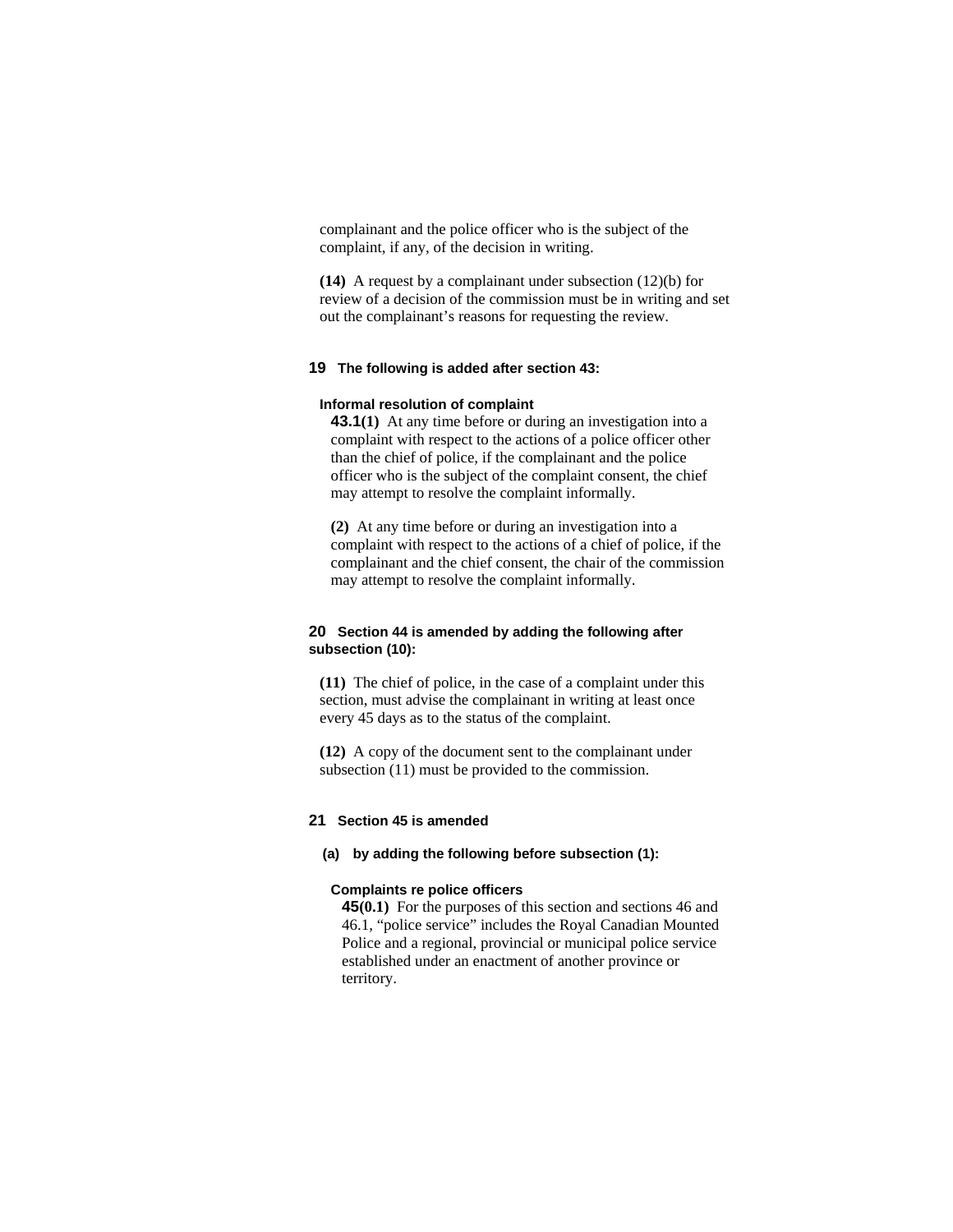**(b) in subsection (1) by adding** "subject to sections 43 and 43.1," **after** "chief of police,";

## **(c) by repealing subsection (5) and substituting the following:**

**(5)** If a police officer is the subject of an investigation or hearing, the chief of police or the commission may request the chair of the commission to make arrangements for another police service to provide the necessary police officers to conduct the investigation, present the case or preside at the hearing, or perform any combination of those functions, as the case may be, if in the opinion of the chief of police or of the commission,

- (a) there is not a police officer in the chief's police service who has sufficient rank and experience to carry out the functions, or
- (b) it would be in the public interest to have one or more police officers of another police service carry out the functions.
- **(d) in subsection (6) by striking out** "a request made under subsection (5)" **and substituting** "arrangements made by the chair of the commission under subsection (5)";

## **(e) by adding the following after subsection (6):**

**(7)** If a complaint is being investigated under this section, the chief of police must advise the complainant in writing at least once every 45 days as to the progress of the investigation.

**(8)** A copy of the document sent to the complainant under subsection (7) must be provided to the commission.

## **22 Section 46 is amended**

- **(a) in subsection (1) by adding** "subject to sections 43 and 43.1," **after** "chief of police,";
- **(b) in subsection (2) by adding** "request or" **before** "direct";
- **(c) by adding the following after subsection (2):**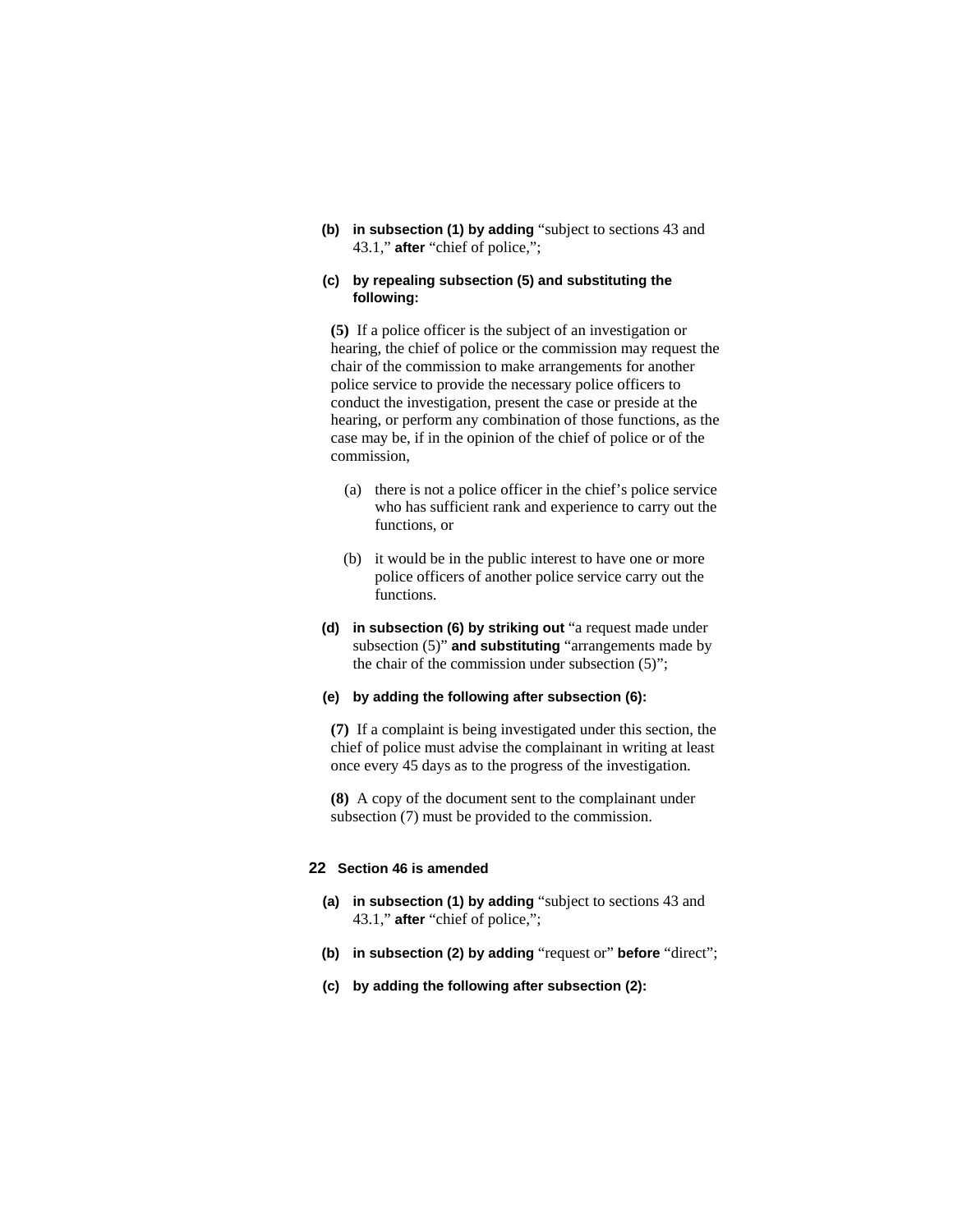**(2.1)** If the Minister receives a request from the chair of the commission under subsection (2), the Minister may request or direct that another police service investigate the complaint.

**(2.2)** Where a chief of police or a police officer of another police service carries out an investigation pursuant to a request or direction made under subsection (2.1), that chief or police officer has, for the purposes of carrying out the investigation, the same powers as a chief of police.

**(d) in subsection (3) by striking out** "directed under subsection (2)" **and substituting** "requested or directed under subsection (2.1)";

## **(e) by adding the following after subsection (6):**

**(7)** If a complaint is being investigated under this section, the chair of the commission must advise the complainant in writing at least once every 45 days as to the progress of the investigation.

**(8)** A copy of the document sent to the complainant under subsection (7) must be provided to the Minister.

#### **23 The following is added after section 46:**

#### **Serious incidents and complaints**

**46.1(1)** The chief of police shall as soon as practicable notify the commission and the Minister where

- (a) an incident occurs involving serious injury to or the death of any person that may have resulted from the actions of a police officer, or
- (b) a complaint is made alleging that
	- (i) serious injury to or the death of any person may have resulted from the actions of a police officer, or
	- (ii) there is any matter of a serious or sensitive nature related to the actions of a police officer.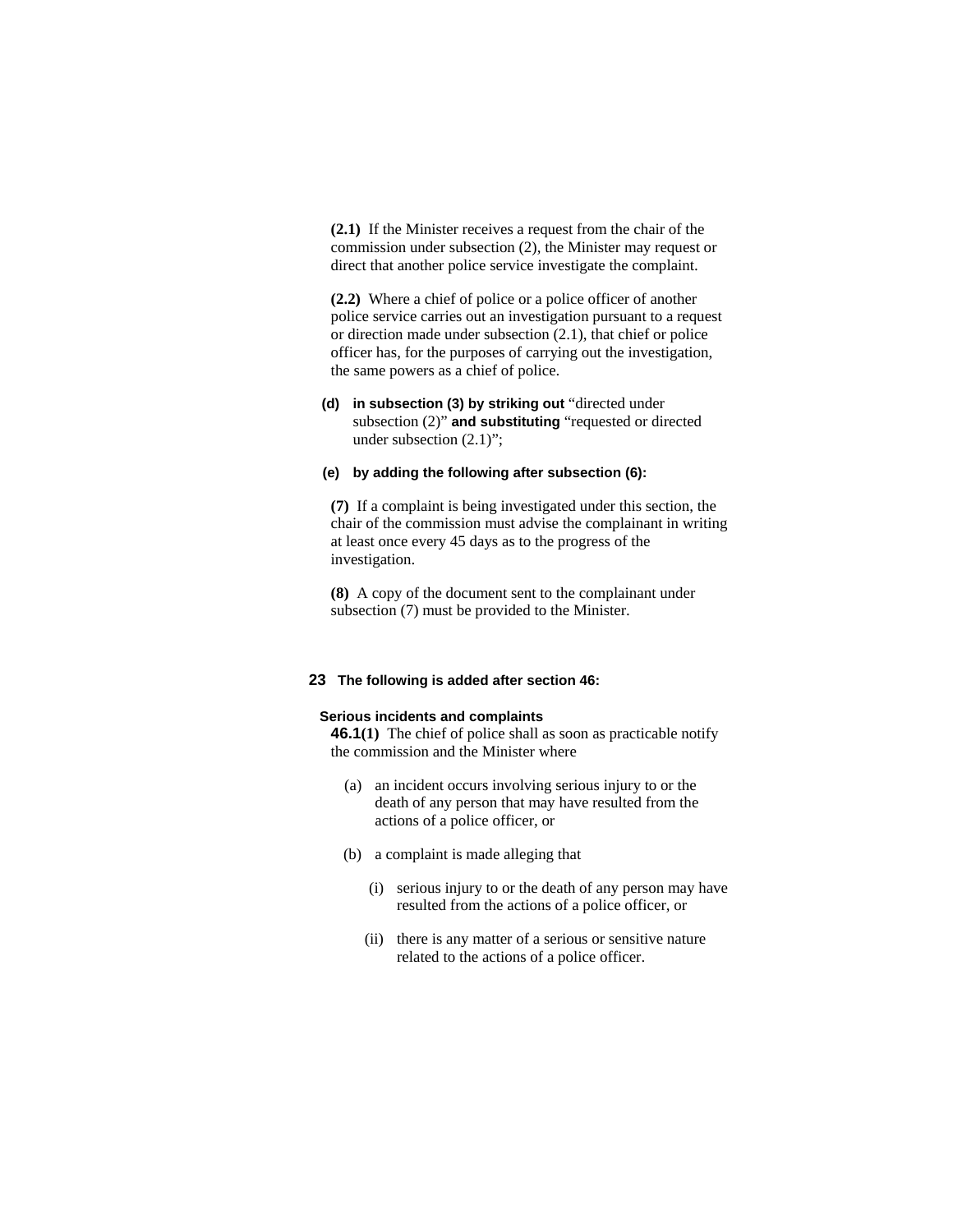**(2)** The Minister, when notified under subsection (1) of an incident or complaint or on the Minister's own initiative where the Minister becomes aware of an incident or complaint described in subsection (1), may do any one or more of the following:

- (a) request or direct that another police service provide a police officer to assist and advise the police service investigating the incident or complaint;
- (b) request or direct another police service to conduct an investigation into the incident or complaint, which may include taking over an ongoing investigation at any stage;
- (c) appoint one or more members of the public as overseers to observe, monitor or review an investigation to ensure the integrity of the process of the investigation.

**(3)** A chief of police or police officer acting under subsection  $(2)(a)$  or (b) or a person appointed under subsection  $(2)(c)$  shall report as required to the Minister.

**(4)** If the chief of police or police officer in charge of the police service conducting an investigation under subsection (2)(b) is of the opinion that the actions of the police officer that are the subject of the investigation constitute

- (a) an offence under an Act of the Parliament of Canada or the Legislature of Alberta, the chief or police officer shall
	- (i) refer the matter to the Minister of Justice and Attorney General, and
	- (ii) advise the commission and the chief of police of the police service under investigation of the chief's or police officer's findings, unless the Minister of Justice and Attorney General otherwise directs,
- (b) a contravention of the regulations governing the discipline or performance of duty of police officers, the chief or police officer shall refer the matter to the chief of the police service under investigation where it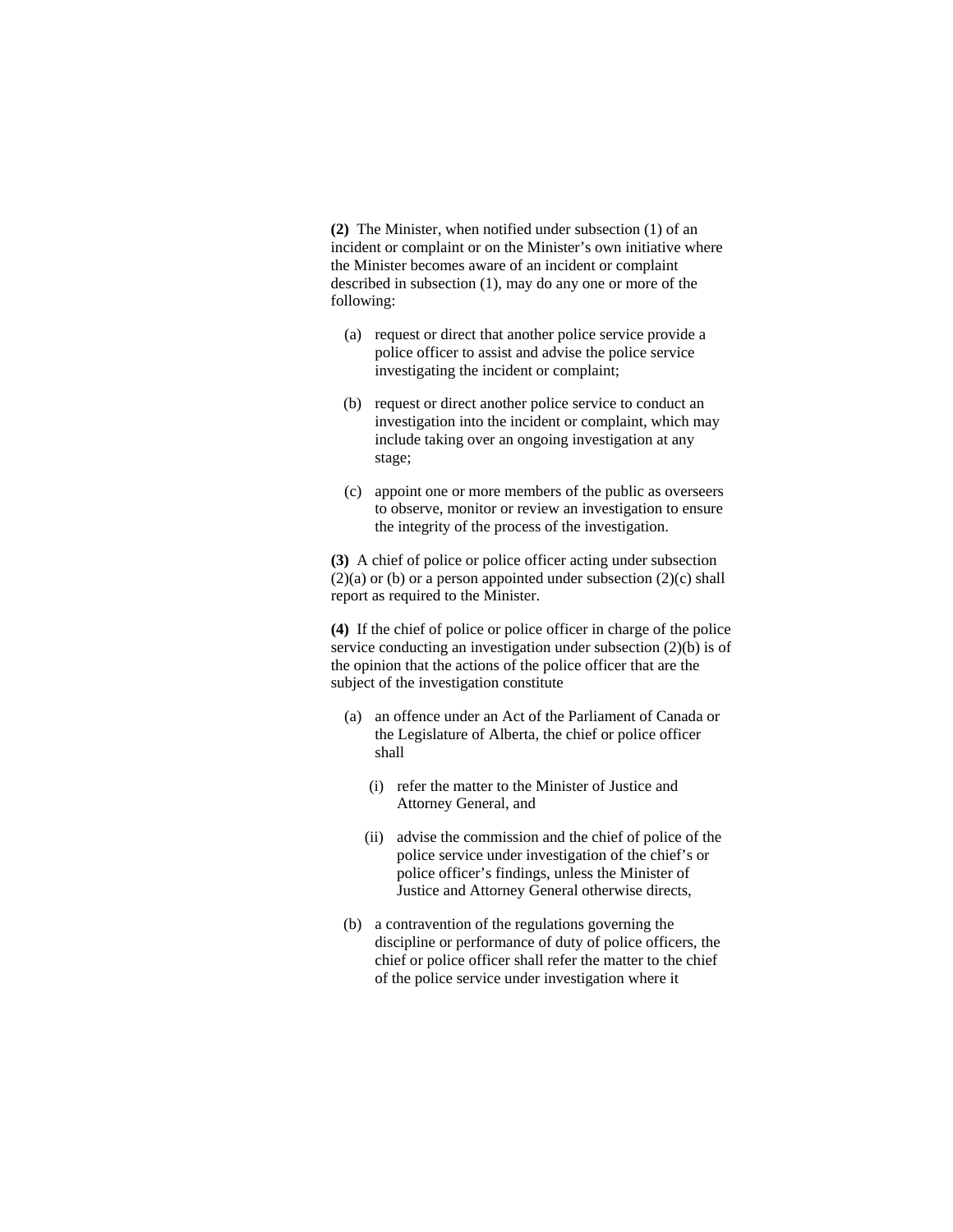concerns the actions of a police officer, or to the commission where it concerns the actions of the chief of police, to be dealt with in accordance with this Part,

 (c) a matter of the policies of or services provided by the police service under investigation, the chief or police officer shall refer the matter to the commission.

**(5)** The Minister may authorize and provide for the payment of remuneration and expenses to a person appointed under subsection  $(2)(c)$ .

**(6)** A chief of police or police officer of another police service who is assisting with an investigation under subsection (2)(a) or conducting an investigation under subsection (2)(b) has, for the purposes of assisting with or conducting that investigation, the same powers and duties as a chief of police.

**(7)** A chief of police or police officer of another police service referred to in subsection (6) must advise a complainant, if any, in writing at least once every 45 days as to the status of the complaint.

**(8)** A copy of the document sent to a complainant under subsection (7) must be provided to the commission.

**(9)** Where a chief of police or police officer of another police service carries out any functions pursuant to a request or direction made under subsection (2), that police officer may also be requested to present the case or preside at the hearing of the complaint, and if so requested, that police officer has, for

the purpose of carrying out those additional functions, the same powers as a chief of police.

**(10)** The Minister may delegate in writing the Minister's powers, functions and responsibilities under this section to the Director of Law Enforcement.

**24 Section 51 is amended by adding** "or an explanatory report made to an investigator on a voluntary basis by a police officer in respect of whom an investigation is being carried out," **after** "that evidence,".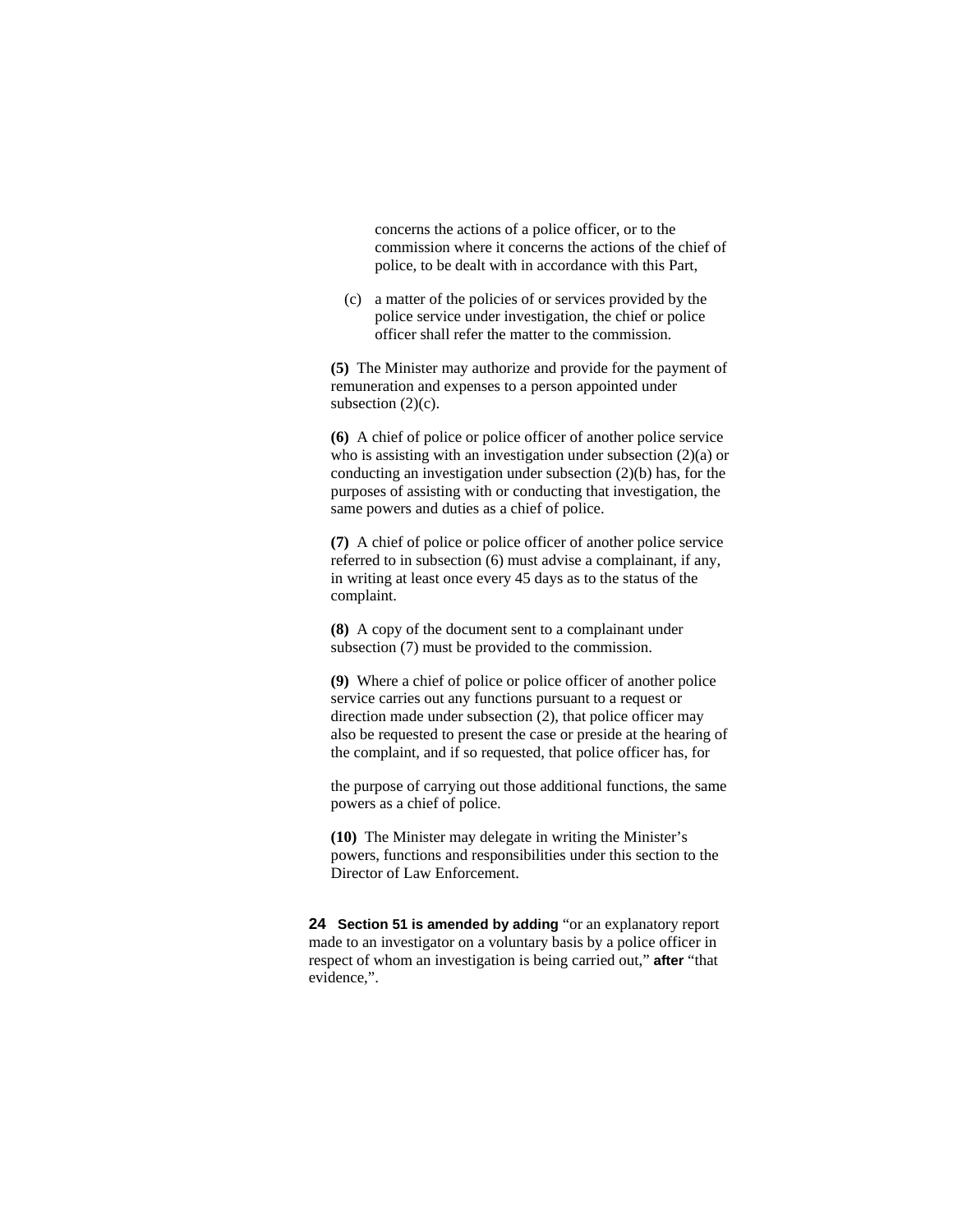## **25 Section 52 is amended**

- **(a) in clause (a) by striking out** "or 46" **and substituting** ", 46 or 46.1";
- **(b) by striking out** "Chair of the Board" **and substituting**  "Director of Law Enforcement";
- **(c) by striking out** "advise the Chair" **wherever it occurs and substituting** "advise the Director".

#### **26 Section 62(1) is amended**

- **(a) in clause (e)**
	- **(i) by striking out** "Chair of the Board" **and substituting**  "Director of Law Enforcement";
	- **(ii) by striking out** "by the Chair" **and substituting** "by the Director";
- **(b) by adding the following after clause (f):**
	- (g) governing the establishment of standards for policing.

## **27 The** *Fatality Inquiries Act* **is amended in sections 9(1) and 17 by striking out** "municipal".

## **28 The** *Interpretation Act* **is amended in section 28(1) by repealing clause (qq) and substituting the following:**

 (qq) "police officer" means a police officer as defined in the *Police Act*;

**29 The** *Private Investigators and Security Guards Act* **is amended in section 2(a) by striking out** "municipal".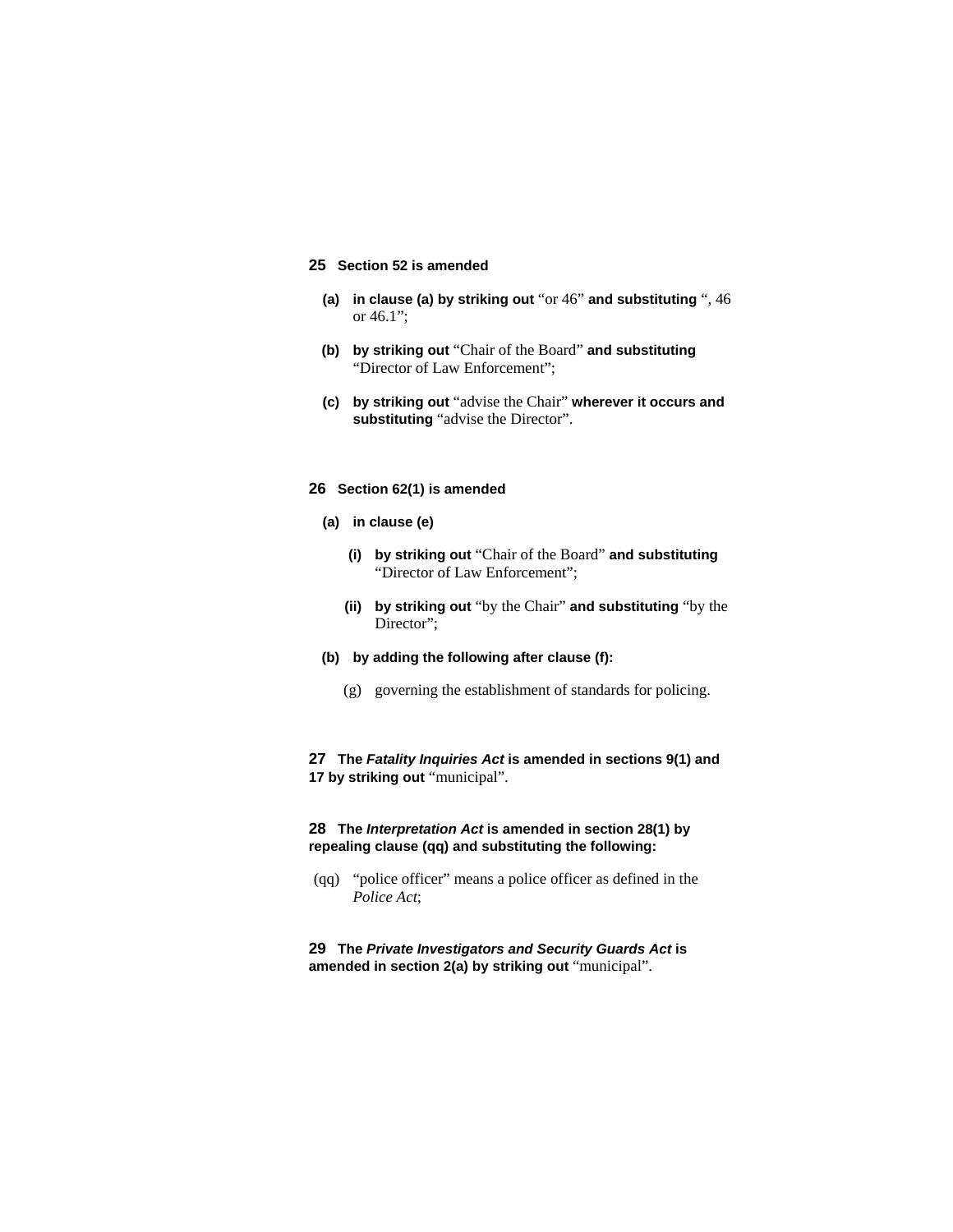## **30 The** *Protection of Children Involved in Prostitution Act* **is amended in section 1(1) by repealing clause (f) and substituting the following:**

 (f) "police officer" means a police officer as defined in the *Police Act*;

## **Explanatory Notes**

**1** Amends chapter P-17 of the Revised Statutes of Alberta 2000.

- **2** Section 1 presently reads in part:
	- *1 In this Act,* 
		- *(e) "council" means* 
			- *(i) the council of a city, town, village, summer village, municipal district or Metis settlement;*
		- *(i) "municipality" means a city, town, village, summer village or municipal district and includes a Metis settlement;*
		- *(k) "police officer" means an individual who* 
			- *(ii) is a member of the Royal Canadian Mounted Police who is engaged in providing policing services to a municipality under an agreement entered into under section 22(3)(a), or*
		- *(l) "police service" means* 
			- *(i) a regional police service;*
			- *(ii) a municipal police service;*
			- *(iii) the provincial police service;*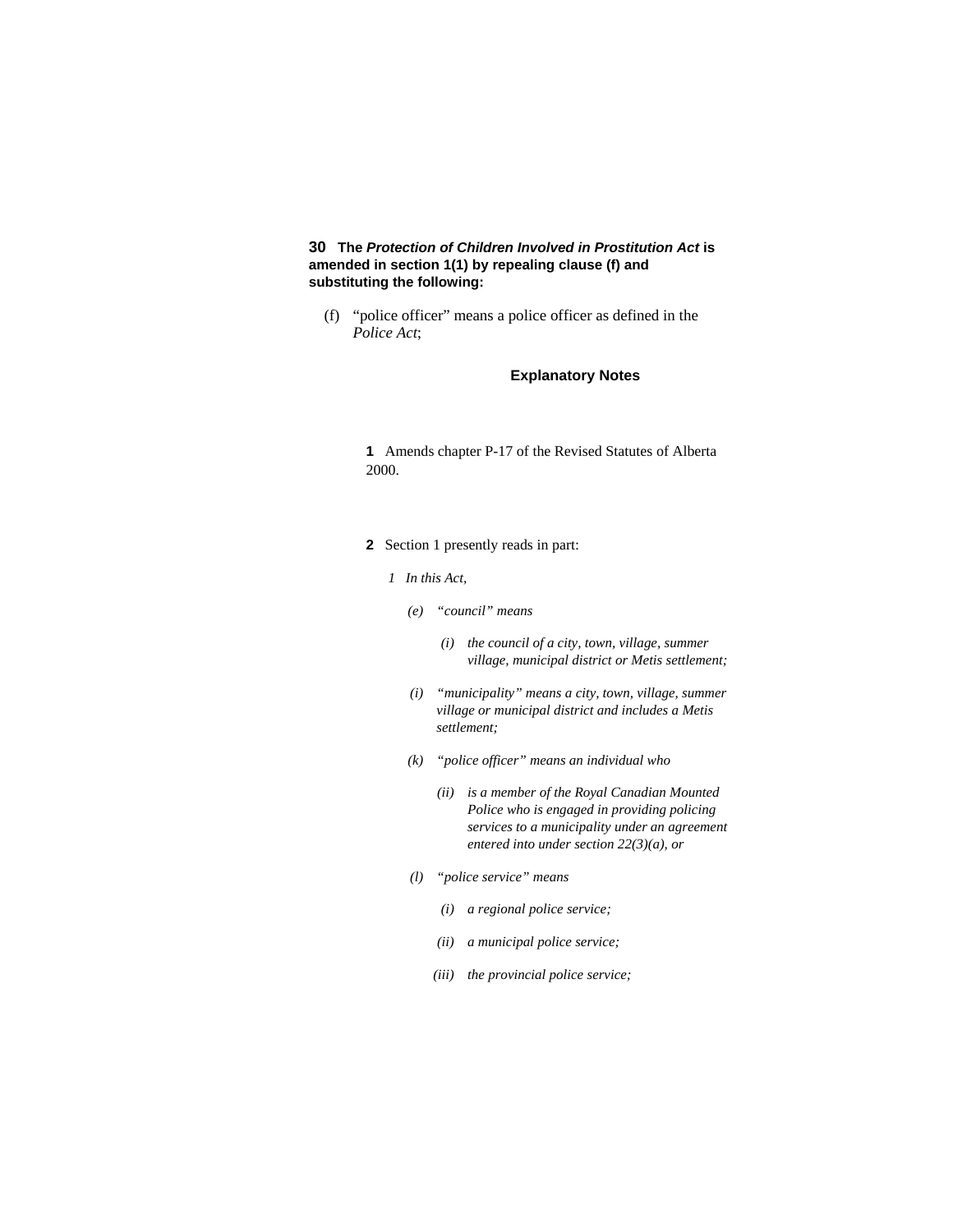**3** Section 2(2) presently reads:

*(2) Notwithstanding anything in this Act, all police services and peace officers shall act under the direction of the Minister of Justice and Attorney General in respect of matters concerning the administration of justice and the enforcement of those laws that the Government of Alberta is required to enforce.* 

**4** Section 3 presently reads:

*3 The Government of Alberta is responsible for ensuring that an adequate and effective level of policing is maintained throughout Alberta.* 

- **5** Minister's responsibility.
- **6** Section 4 presently reads in part:

*4(1) As part of providing provincial policing services generally,* 

- *(a) every municipal district and Metis settlement, and*
- *(b) every town, village and summer village that has a population that is not greater than 2500,*

*shall, subject to subsection (3), receive general policing services provided by the provincial police service at no direct cost to the town, village, summer village, municipal district or Metis settlement.* 

*(4) A town, village or summer village that has a population that is greater than 2500 but less than 5000 shall, for the purpose of providing policing services specifically for the municipality, do one of the following:*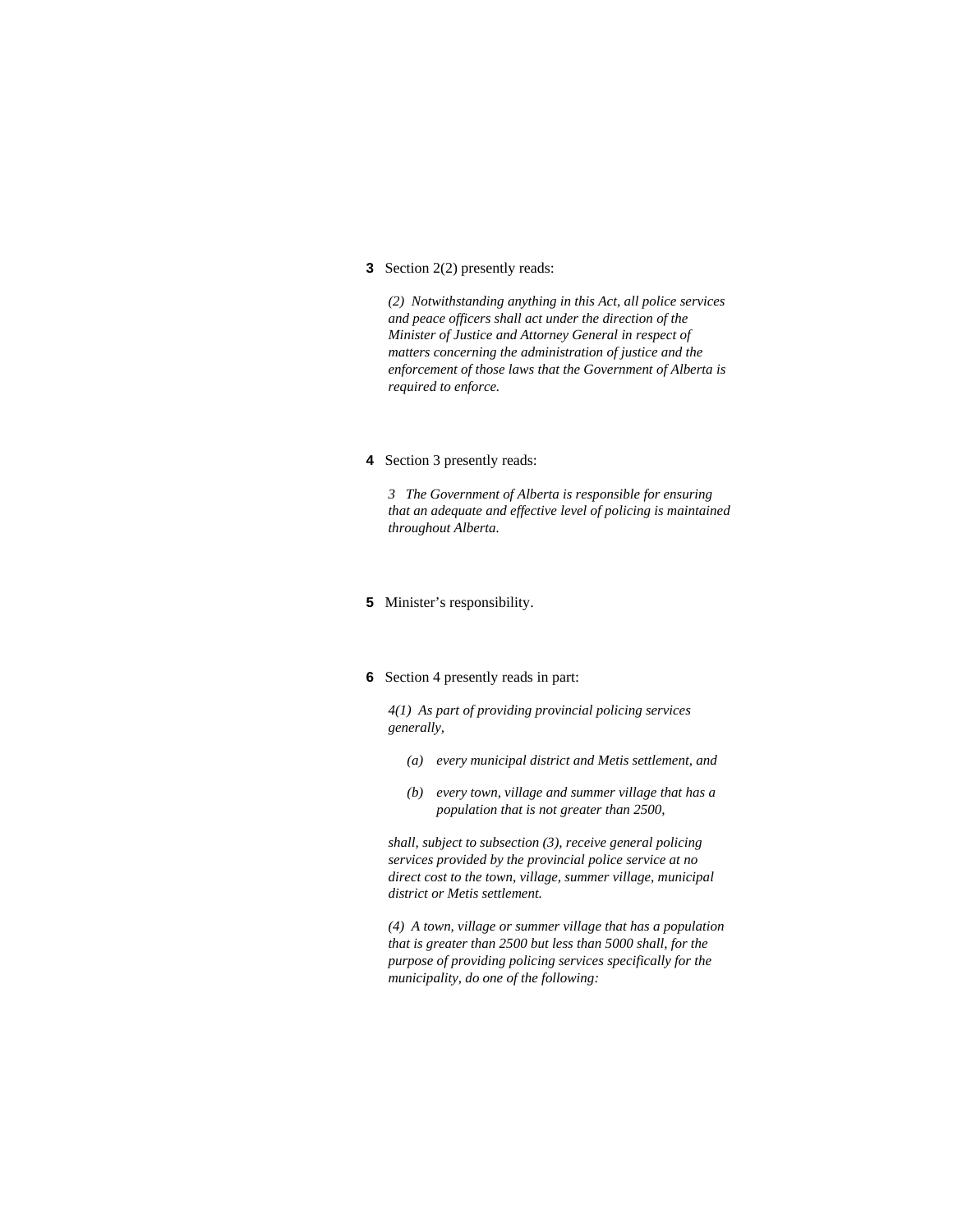- *(a) engage the provincial police service as a municipal police service under section 22(1);*
- *(b) enter into an agreement for the provision of municipal policing services under section 22(3);*
- *(c) establish a regional police service under section 24;*
- *(d) establish a municipal police service under section 27.*

*(5) A city, town, village or summer village that has a population that is not less than 5000 shall, for the purpose of providing policing services specifically for the municipality, do one of the following:* 

- *(a) enter into an agreement for the provision of municipal policing services under section 22(2) or (3);*
- *(b) establish a regional police service under section 24;*
- *(c) establish a municipal police service under section 27.*
- **7** Section 5 presently reads:
	- *5(1) The Minister may* 
		- *(a) exempt any part of Alberta from the operation of all or any provision of this Act, and*
		- *(b) make any arrangements or agreements the Minister considers proper for the policing of that part of Alberta exempted under clause (a).*

*(2) When a town, village or summer village attains a population that is greater than 2500, that municipality shall assume responsibility for providing its policing services under section 4(4) on April 1 in the 2nd year following the year* 

 *(a) in which it was determined that the municipality had attained a population that is greater than 2500, or*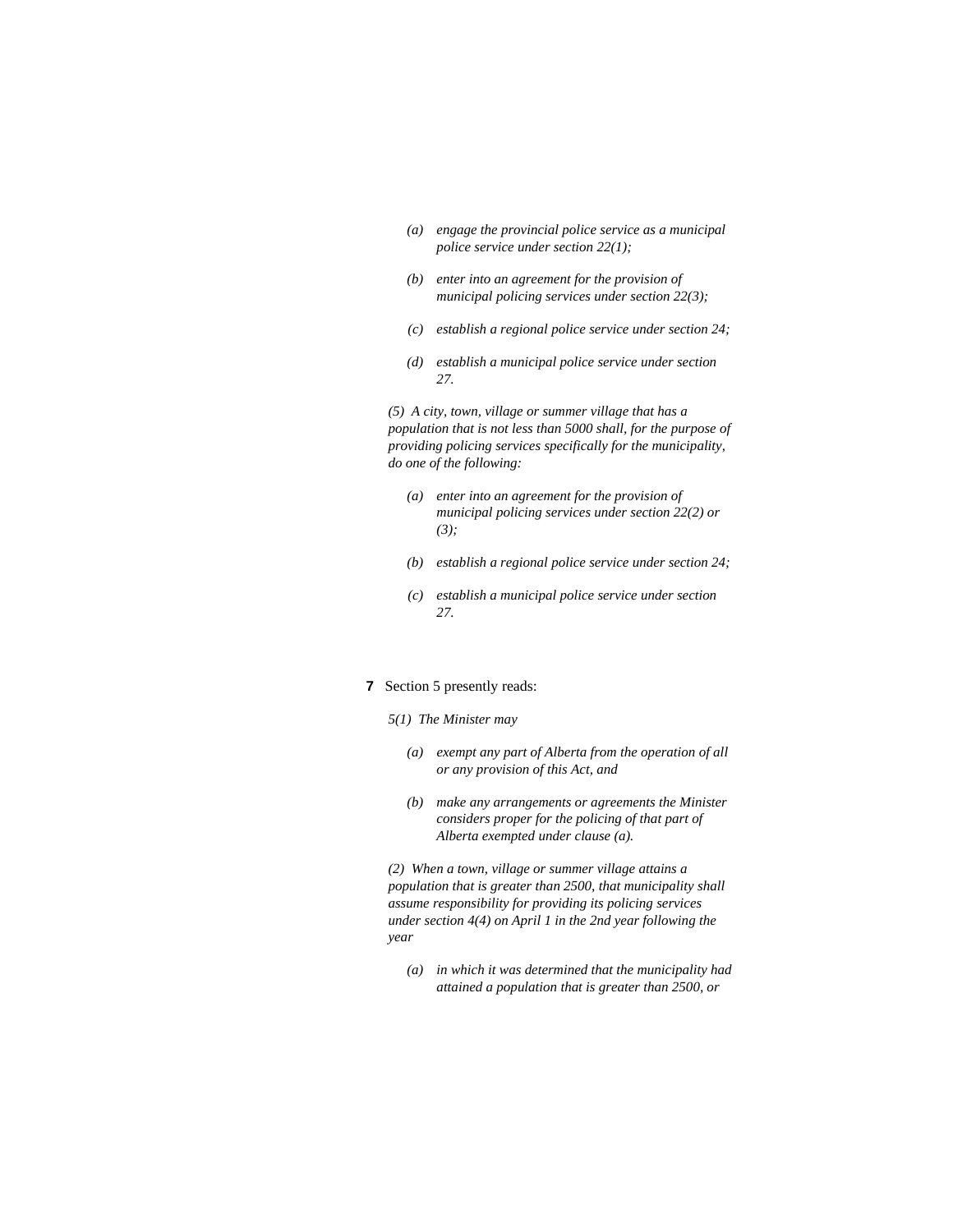*(b) in the case where an order is made under subsection (3), in which the Minister is satisfied that the population of the municipality will continue to remain in excess of 2500.* 

*(3) Notwithstanding subsection (2), if the Minister is of the opinion that the population of a municipality referred to in subsection (2) will not remain in excess of 2500, the Minister may by order exempt that municipality from the operation of subsection (2) until the Minister is satisfied that the population of the municipality will continue to remain in excess of 2500.* 

*(4) When a town, village or summer village attains a population that is greater than 4999, that municipality shall assume responsibility for providing its policing services under section 4(5) on April 1 in the 2nd year following the year* 

- *(a) in which it was determined that the municipality had attained a population that is greater than 4999, or*
- *(b) in the case where an order is made under subsection (5), in which the Minister is satisfied that the population of the municipality will continue to remain in excess of 4999.*

*(5) Notwithstanding subsection (4), if the Minister is of the opinion that the population of a municipality referred to in subsection (4) will not remain in excess of 4999, the Minister may by order exempt that municipality from the operation of subsection (4) until the Minister is satisfied that the population of the municipality will continue to remain in excess of 4999.* 

#### **8** Section 8 presently reads in part:

*8(1) In accordance with the Public Service Act, there may be appointed a Director of Law Enforcement.* 

- *(2) The duties of the Director include the following:* 
	- *(b) developing and promoting crime prevention programs;*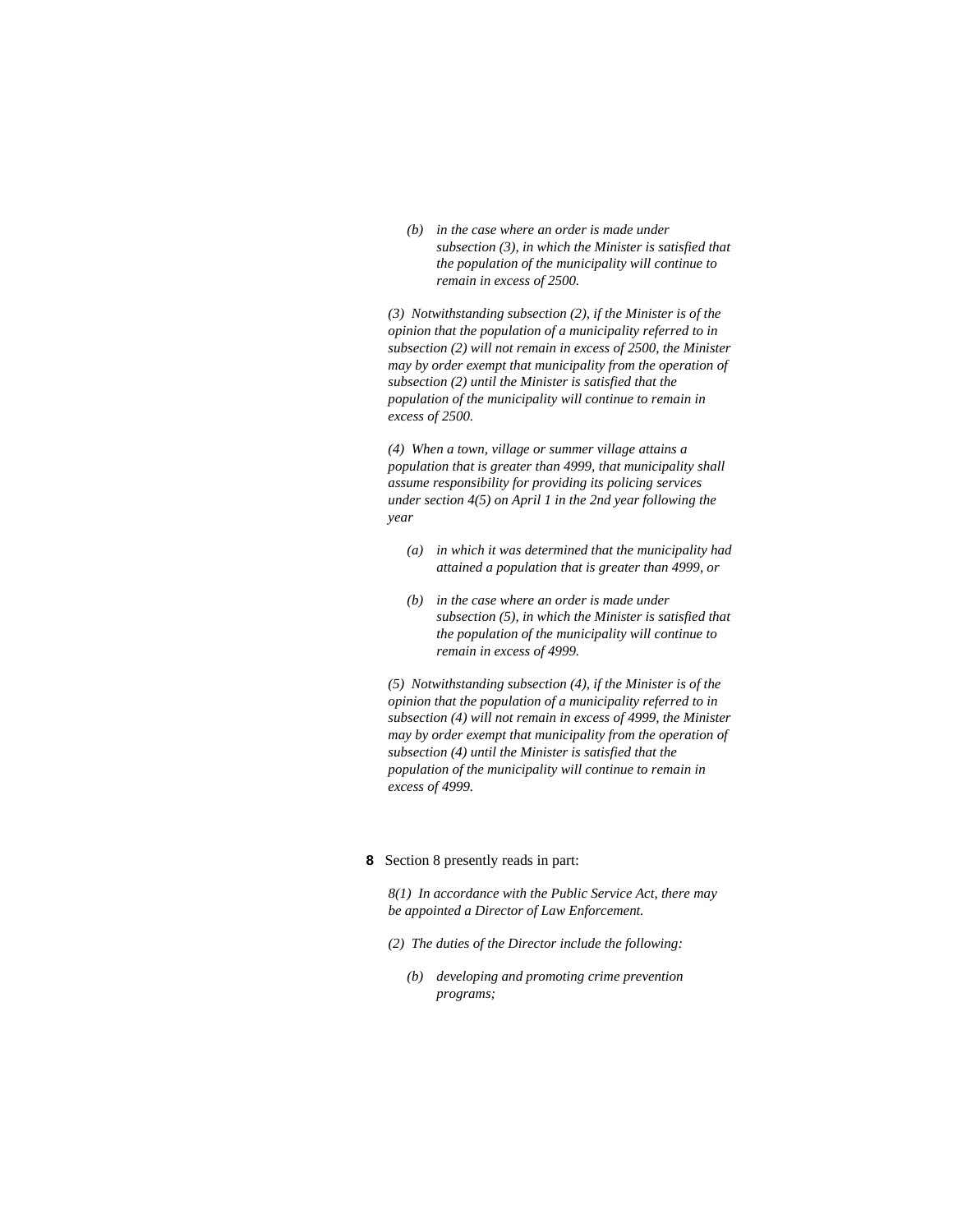*(c) developing and promoting programs to enhance professional police practices, standards and training;* 

**9** Additional jurisdiction of Law Enforcement Review Board.

**10** Law Enforcement Review Board may review decision of a commission to dismiss a complaint.

#### **11** Section 22 presently reads in part:

*22(1) The Government of Alberta may enter into an agreement with the council of a municipality referred to in section 4(2) or (4) for the provision of policing services specifically for the municipality by the provincial police service subject to the sharing of costs as determined by the Minister.* 

*(2) Notwithstanding subsection (1), where the Minister considers it necessary, the Minister may authorize a municipality that has a population that is greater than 4999 to enter into an agreement with the Government of Alberta for the provision of policing services specifically for the municipality by the provincial police service subject to the sharing of costs as determined by the Minister.* 

*(4) If a municipality with a population not greater than 2500 has entered into a policing agreement under subsection (1), it shall not, without the prior approval of the Minister, withdraw from or alter the type of policing service that it is receiving.* 

*(5) If a municipality* 

*(a) has a population that is greater than 2500, and*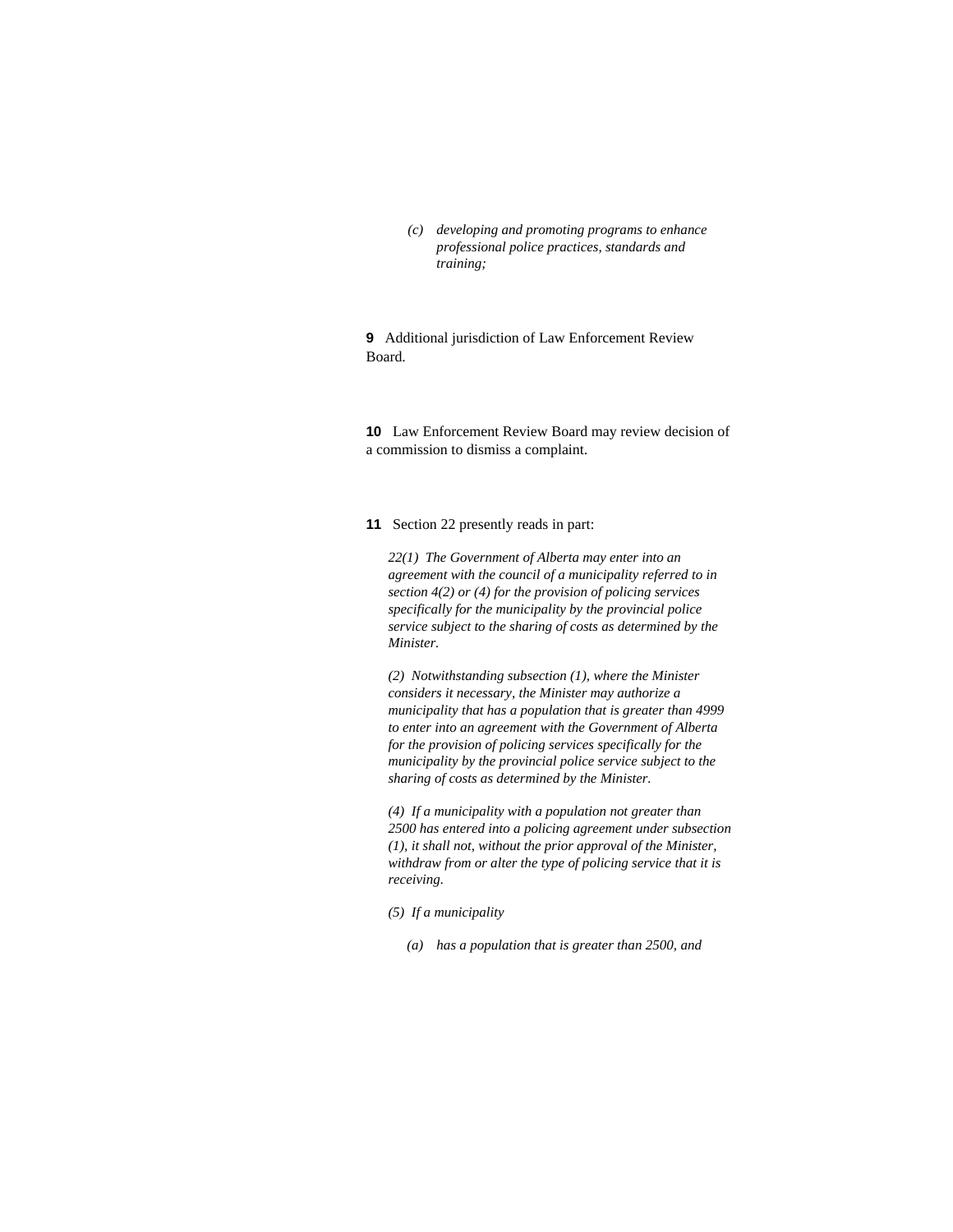*(b) has entered into a policing agreement under subsection (1), (2) or (3),* 

*it shall not withdraw from that agreement until it has established a municipal police service or entered into another agreement under this section or an agreement under section 24.* 

#### **12** Section 23 presently reads:

*23(1) The council of a municipality that has entered into an agreement under section 22 may by bylaw establish a policing committee.* 

- *(2) A policing committee shall* 
	- *(a) oversee the agreement made under section 22, and*
	- *(b) represent the interests of the council to the police officer in charge of the unit of the police service that is providing the policing services to the municipality.*

*(3) All persons appointed to a policing committee shall take the oath set out in Schedule.* 

## **13** Section 27(1) presently reads:

*27(1) A municipality that has assumed responsibility for establishing a municipal police service under section 4(2)(d), (4)(d) or (5)(c) shall establish and maintain an adequate and effective municipal police service under the general supervision of a municipal police commission.* 

#### **14** Section 28 presently reads:

*28(1) A municipality, other than one that is a party to an agreement entered into under section 22 or 24, that*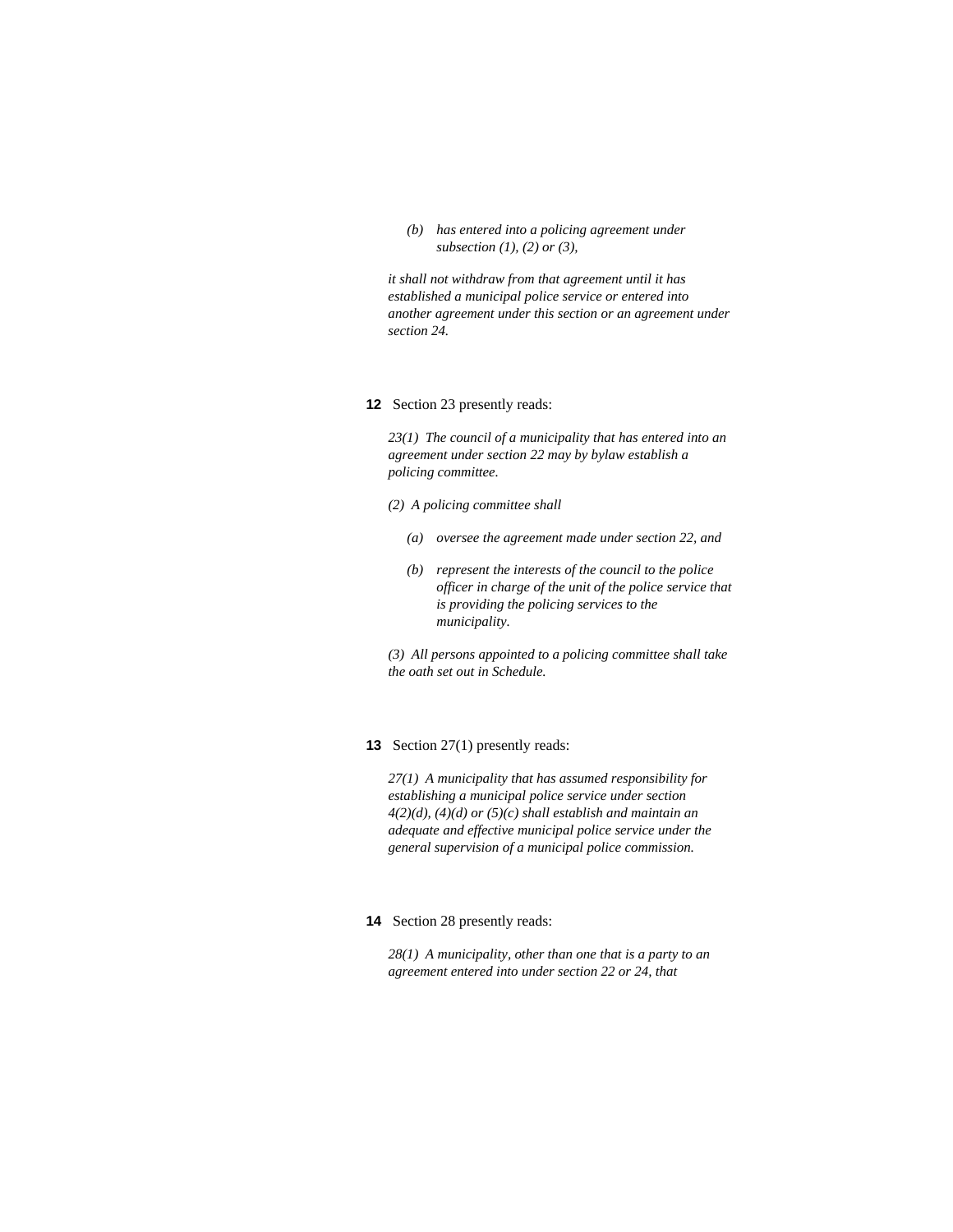- *(a) has a municipal police service, or*
- *(b) has the approval of the Minister to establish a municipal police service,*

*shall establish a municipal police commission.* 

- *(2) The council shall, subject to the regulations,* 
	- *(a) prescribe the rules governing the operations of the municipal police commission, and*
	- *(b) appoint the members of the municipal police commission.*

*(3) The municipal police commission shall consist of not fewer than 3 nor more than 12 members.* 

#### *(4) If*

- *(a) 4 or fewer members are appointed under subsection (2), one of them may be a member of the council or a municipal employee, or*
- *(b) 5 or more members are appointed under subsection (2), 2 of them may be members of the council or municipal employees.*

*(5) The council may provide for the payment of reasonable remuneration or of a gratuity or allowance to members of the municipal police commission.* 

*(6) The term of office of a person appointed to a municipal police commission shall be* 

- *(a) 3 years, or*
- *(b) a term of less than 3 years as may be fixed by bylaw.*

*(7) A member of a municipal police commission may be reappointed as a member of the municipal police commission.* 

*(8) If a person who is a member of a council is a member of the municipal police commission, that person's appointment*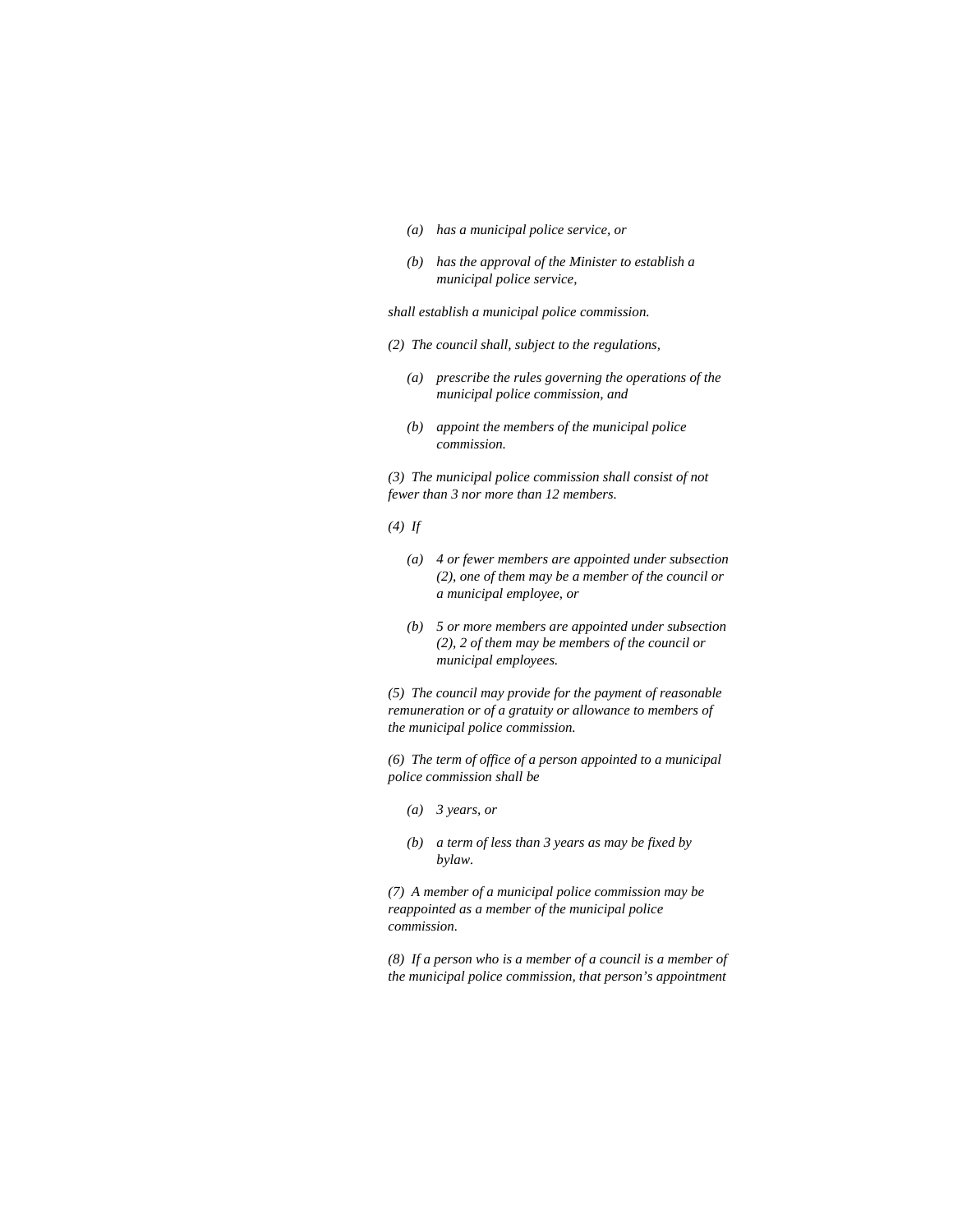*to the municipal police commission terminates on that person's ceasing to be a member of the council.* 

*(9) The members of the municipal police commission shall at the first meeting of the municipal police commission in each year elect from among their members a chair and one or more vice-chairs.* 

*(10) The chair of the municipal police commission must not be a member of the council or a municipal employee.* 

*(11) The appointment of a member to a municipal police commission may be revoked by the council only for cause.* 

*(12) All persons appointed to a municipal police commission shall take the oath set out in Schedule 1.* 

#### **15** Public Complaint Director.

#### **16** Section 36(1) presently reads:

*36(1) The commission shall appoint for a police service* 

- *(a) police officers, and*
- *(b) subject to the ratification of council, the chief of police.*

#### **17** Section 41(3) presently reads in part:

*(3) The chief of police is accountable to the commission for the following:* 

 *(e) the reporting to the commission of any complaint made against the police service or its members and the manner in which the complaint is resolved.*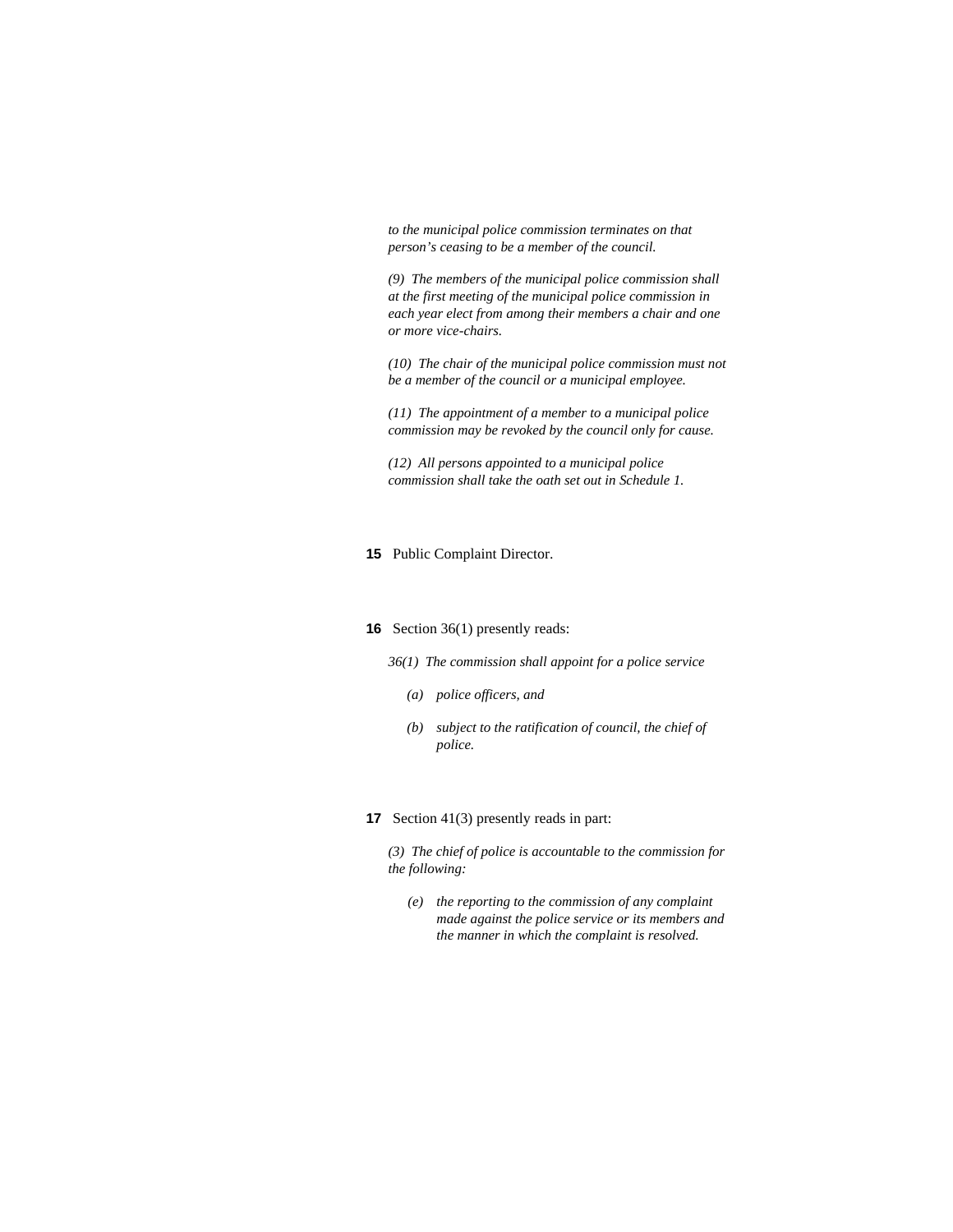**18** Additional powers of the chief of police and commission to deal with complaints.

**19** Provides a process for dealing informally with complaints where appropriate.

**20** Notification to complainant.

#### **21** Section 45 presently reads in part:

*45(1) Where a complaint is a complaint as to the actions of a police officer other than the chief of police, the chief shall cause the complaint to be investigated.* 

- *(5) If* 
	- *(a) a police officer is the subject of an investigation or hearing, and*
	- *(b) in the opinion of the chief of police,* 
		- *(i) there is not a police officer in the chief's police service who has sufficient rank and experience to, or*
		- *(ii) it would be in the public interest to have one or more police officers of another police service,*

 *conduct the investigation, present the case or preside at the hearing, or perform any combination of those functions, as the case may be,* 

*the chief of police may request the chair of the commission to make arrangements for another police service to provide the necessary police officers to carry out those functions.* 

*(6) Where a police officer of another police service carries out any functions pursuant to a request made under*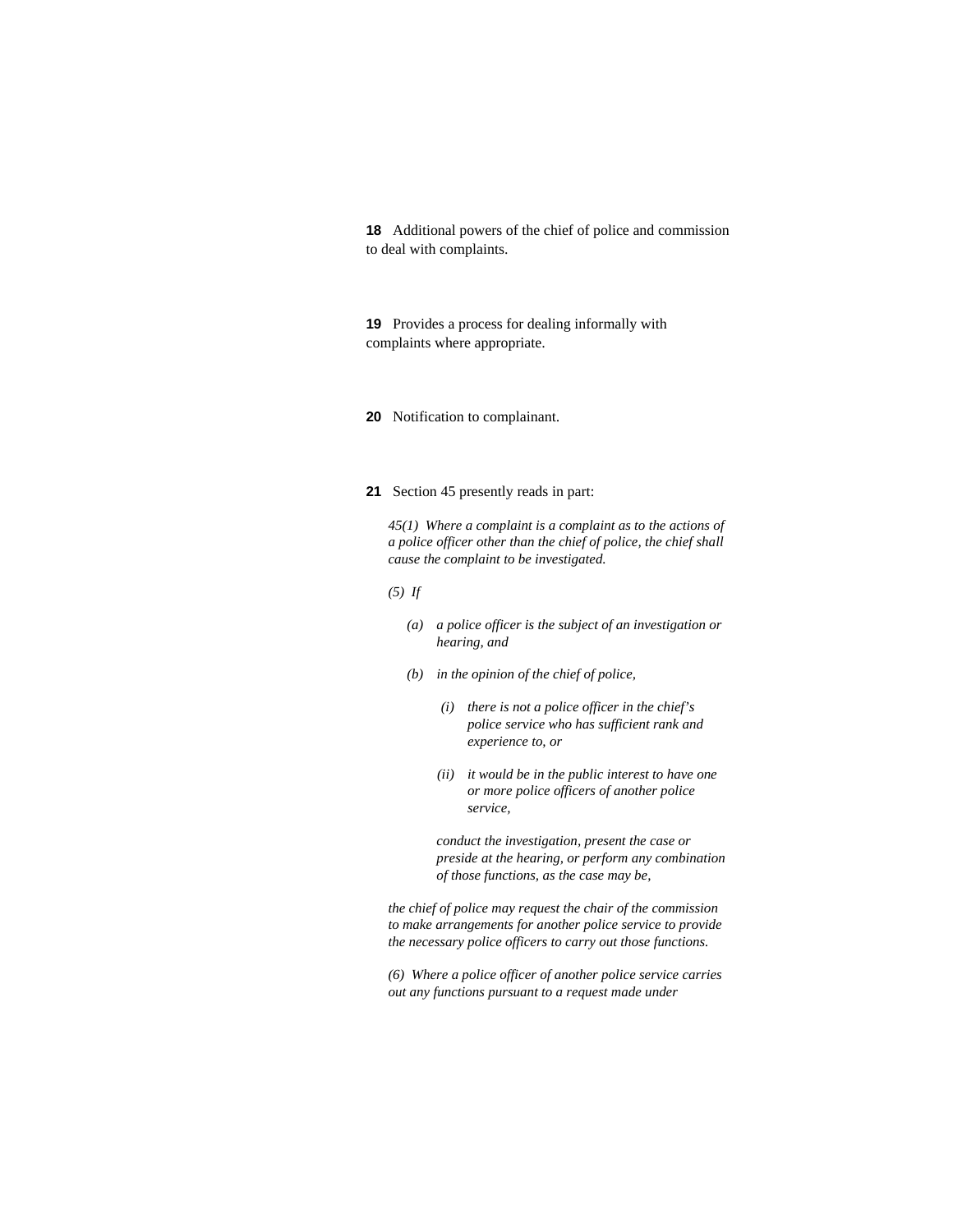*subsection (5), that police officer has, for the purposes of carrying out those functions under subsections (1) to (4), the same powers as a chief of police.* 

#### **22** Section 46 presently reads in part:

*46(1) Where the chair of a commission receives a complaint as to the actions of the chief of police, the chair shall refer the complaint to the commission.* 

*(2) If, after reviewing the complaint, the commission is of the opinion that the actions of the chief of police may constitute* 

- *(a) an offence under an Act of the Parliament of Canada or the Legislature of Alberta, or*
- *(b) a contravention of the regulations governing the discipline or the performance of duty of police officers,*

*the chair of the commission shall request the Minister to direct another police service to investigate the complaint.* 

*(3) If the chief of police or the police officer in charge of the police service directed under subsection (2) to carry out the investigation is of the opinion that the actions of the chief that are the subject of the investigation constitute* 

- *(a) an offence under an Act of the Parliament of Canada or the Legislature of Alberta, that chief or police officer shall* 
	- *(i) refer the matter to the Minister of Justice and Attorney General, and*
	- *(ii) advise the commission of that chief's or police officer's findings, unless the Minister of Justice and Attorney General otherwise directs,*
- *or*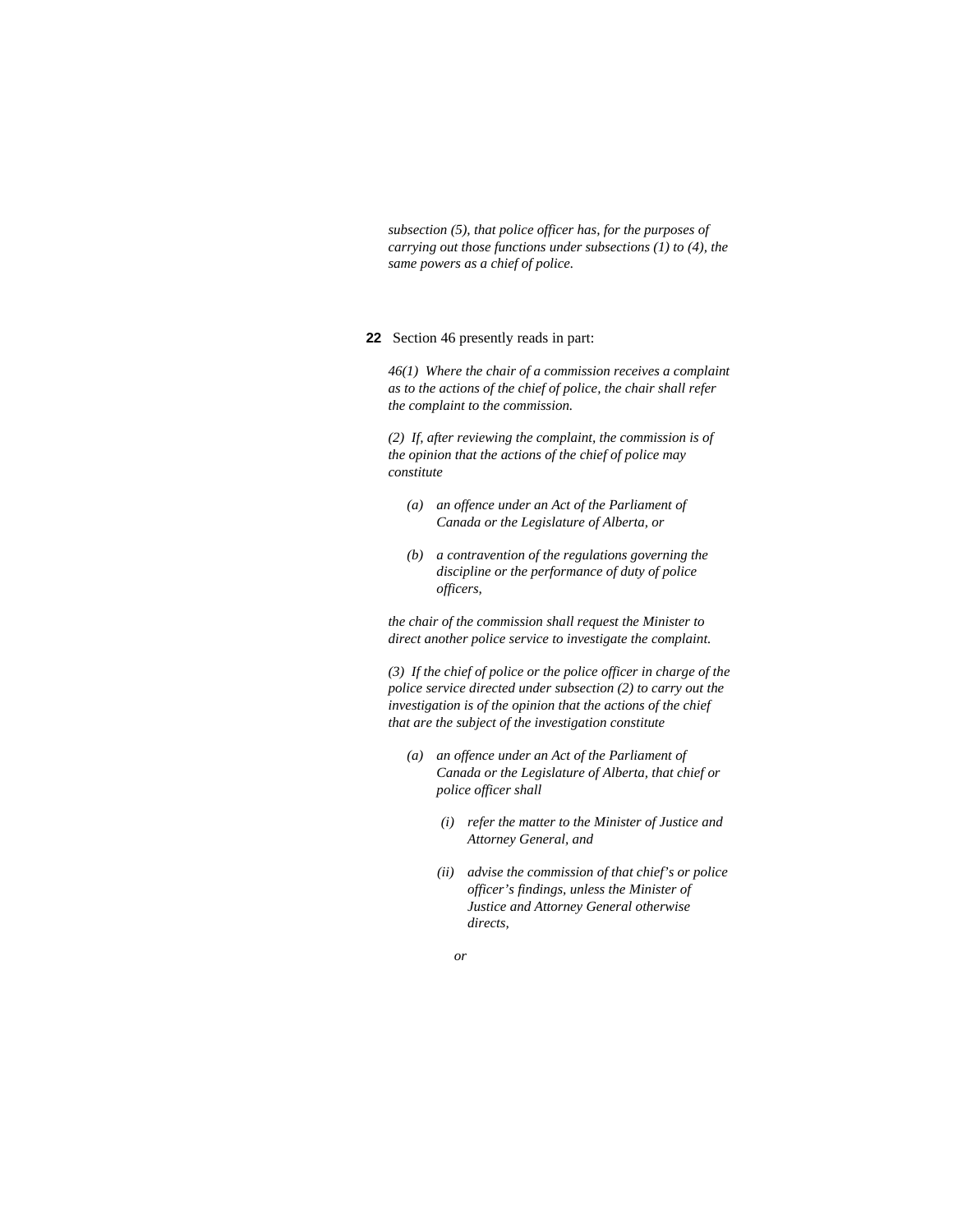*(b) a contravention of the regulations governing the discipline or the performance of duty of police officers, that chief or police officer shall refer the matter to the commission.* 

#### **23** Serious incidents and complaints.

## **24** Section 51 presently reads:

*51 Where a police officer or special constable gives evidence during* 

- *(a) a hearing under this Act, or*
- *(b) an appeal under this Act arising out of a hearing referred to in clause (a),*

*that evidence, if it tends to incriminate him or her, subject him or her to punishment or establish his or her liability, shall not be used or received against the police officer or special constable in any civil proceeding or in any proceeding under any other Act, except in a prosecution for or proceedings in respect of perjury or the giving of contradictory evidence.* 

- **25** Section 52 presently reads in part:
	- *52 If a complaint is made,* 
		- *(a) the commission, in the case of a complaint referred to in section 44, 45 or 46, and*

*shall, at the end of the month in which the complaint is made or within a longer period of time as prescribed by the Chair of the Board, advise the Chair of the complaint and, after the disposition of the complaint, advise the Chair as to how the complaint was disposed of.*